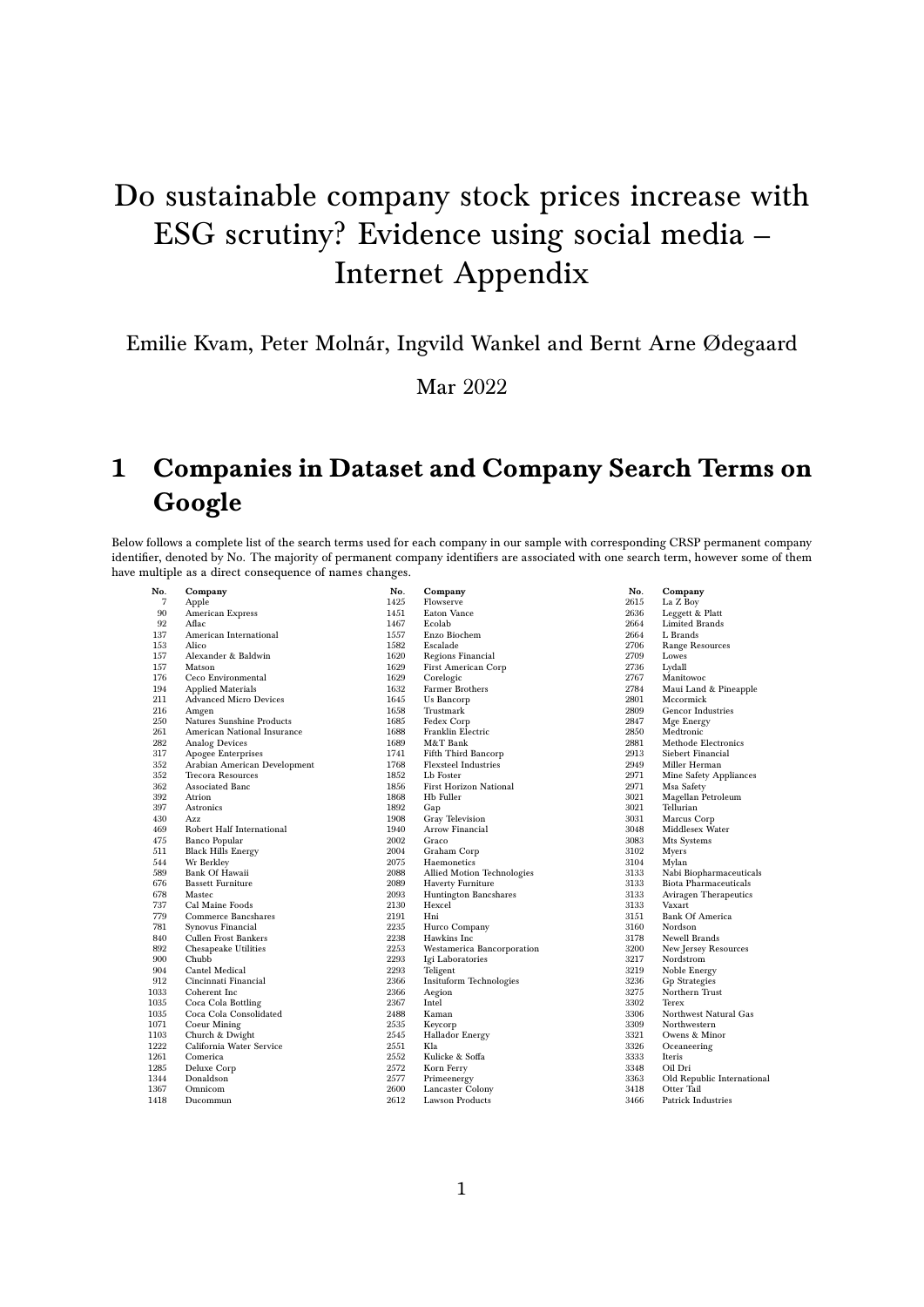| No.          | Company                                          |
|--------------|--------------------------------------------------|
| 3487         | Paccar                                           |
| 3500         | Pure Cycle Corp                                  |
| 3526         | Petroleum Development Oman                       |
| 3526         | Pdc Energy                                       |
| 3580         | Agilysys                                         |
| 3588         | Park Ohio                                        |
| 3622         | Pentair                                          |
| 3624         | Brown & Brown                                    |
| 3642         | <b>Powell Industries</b>                         |
| 3682         | Progressive Insurance                            |
| 3685         | Pnc Financial Services                           |
| 3741         | Quaker Chemical                                  |
| 3772         | <b>United States Lime Minerals</b>               |
| 3781<br>3840 | <b>Raven Industries</b><br><b>Regal Beloit</b>   |
| 3860         | Rli Corp                                         |
| 3911         | Rpm International                                |
| 3914         | Royal Gold                                       |
| 4040         | Sei Investments                                  |
| 4120         | <b>Stewart Information Services</b>              |
| 4162         | Snap On                                          |
| 4163         | Bb&T                                             |
| 4163         | <b>Truist Financial</b>                          |
| 4181         | <b>Southwest Airlines</b>                        |
| 4196         | Sonoco Products                                  |
| 4230         | <b>Standard Register</b>                         |
| 4234         | Selective Insurance                              |
| 4255         | Biglari                                          |
| 4255         | <b>Steak N Shake</b>                             |
| 4260         | <b>State Street</b>                              |
| 4293<br>4295 | <b>Travelers Companies</b>                       |
| 4298         | Sturm Ruger<br>Stryker                           |
| 4338         | Southwestern Energy                              |
| 4342         | Southwest Gas                                    |
| 4350         | American States Water                            |
| 4375         | Tennant Co                                       |
| 4402         | Team Inc                                         |
| 4516         | Toro                                             |
| 4557         | Thermo Fisher Scientific                         |
| 4560         | Transcat                                         |
| 4589         | Tetra Tech                                       |
| 4604         | <b>Twin Disc</b>                                 |
| 4643         | <b>United Fire</b>                               |
| 4673         | Umb Financial                                    |
| 4684         | <b>Sensient Technologies</b>                     |
| 4685<br>4761 | Unifi<br>Valmont Industries                      |
| 4818         | Valley Bancorp                                   |
| 4879         | Western Digital                                  |
| 4881         | Wd 40                                            |
| 4905         | Weyco                                            |
| 4980         | <b>Alliant Energy</b>                            |
| 4998         | West Pharmaceutical Services                     |
| 5009         | Worthington Industries                           |
| 5037         | Yrc Worldwide                                    |
| 5057         | Zions Bancorporation                             |
| 5085         | Home Depot                                       |
| 5130         | Argan                                            |
| 5132         | <b>International Game Technology</b>             |
| 5152         | Fonar                                            |
| 5169<br>5184 | Cracker Barrel Old Country Store<br>Interdigital |
|              |                                                  |

| No.  | Company                           |
|------|-----------------------------------|
| 5230 | Telephone & Data Systems          |
| 5242 | Gentex                            |
| 5253 | Napco Security Technologies       |
| 5342 | <b>Ihc Group</b>                  |
| 5440 | <b>Fulton Financial</b>           |
| 5653 | Vse                               |
| 5679 | <b>Washington Federal</b>         |
| 5703 | Quality Systems                   |
| 5703 | Nextgen Healthcare                |
| 5705 | <b>Utah Medical Products</b>      |
| 5708 | Par Technology                    |
| 5780 | Cooper Companies                  |
| 5849 | Mr Cooper                         |
| 5856 | Cvb Financial                     |
| 5908 | First Midwest Bancorp             |
| 5925 | Interface Inc                     |
| 5926 | Trustco Bank                      |
| 5974 | Value Line Inc                    |
| 6051 | Unifirst                          |
| 6137 | Raymond James Financial           |
| 6144 | Staar Surgical                    |
| 6149 | Williams Sonoma                   |
| 6185 | <b>Stifel Financial</b>           |
| 6262 | Cardinal Health                   |
| 6281 | 1St Source                        |
| 6304 | Cintas                            |
| 6333 | Paychex                           |
| 6342 | Culp                              |
| 6391 | Avis Budget                       |
| 6407 | Franklin Resources                |
| 6412 | Slm Corp                          |
| 6515 | <b>Caseys General Stores</b>      |
| 6560 | Immunomedics                      |
| 6606 | Hunt Jb Transport Services        |
| 6616 | <b>Healthcare Services</b>        |
| 6689 | Calamp Corp                       |
| 6702 | Acxiom                            |
| 6702 | Liveramp                          |
| 6736 | <b>First Financial Bankshares</b> |
| 6748 | Atmos Energy                      |
| 6760 | <b>Brinker</b>                    |
| 6765 | Thor Industries                   |
| 6827 | <b>Seacoast Banking</b>           |
| 6883 | Mesa Laboratories                 |
| 6944 | Glacier Bancorp                   |
| 7013 | Lam Research                      |
| 7019 | American Ecology                  |
| 7019 | Us Ecology                        |
| 7029 | Invacare                          |
| 7062 | Dycom Industries                  |
| 7065 | Micron Technology                 |
| 7067 | Old National Bancorp              |
| 7093 | Modine Manufacturing              |
| 7094 | Gallagher Arthur J                |
| 7135 | <b>Rex American Resources</b>     |
| 7195 | Scientific Games                  |
| 7232 | Expeditors                        |
| 7267 | Unitedhealth                      |
| 7301 | <b>Mcgrath Rentcorp</b>           |
| 7317 | Nanometrics                       |
| 7317 | Onto Innovation                   |
| 7343 | Icad                              |
| 7459 | Lsi Industries                    |

No. Company 7506 Best Buy 7518 Insteel Industries **No. Comp**<br>7506 Best B<br>7518 Insteel<br>7556 Cadiz<br>7557 Drew I<br>7623 Autodo 7557 Drew Industries 7557 Lci Industries 7623 Autodesk 7676 Bryn Mawr Bank 7684 Ross Stores 7720 Independent Bank 7765 Oshkosh Corp 7784 Bancorpsouth 7788 Peoples Bank 7850 Conseco 7850 Cno Financial<br>7863 Mercury Gener<br>7864 Henry Jack Mercury General 7864 Henry Jack 7871 Community Bank System<br>7882 Costco<br>7902 Hansen Natural 7882 Costco 7902 Hansen Natural 7902 Monster Beverage 7976 J&J Snack Foods 7980 Plexus 8045 Oracle<br>8048 Microso 8048 Microsoft<br>8087 T Rowe P 8087 T Rowe Price 8135 Repligen 8179 Independent Bank 8186 Celldex Therapeutics 8237 Balchem<br>8278 Daily Journal<br>8284 Amag Pharmaceuticals<br>8292 Tcf Financial<br>8299 Astec Industries<br>8317 Werner Enterprises<br>8340 Patriot Trasportation<br>8360 Patriot Transportation<br>8372 Toll Brothers<br>8377 Research Frontiers 8418 American Woodmark<br>8441 Meridian Bioscience<br>8458 Clearfield 8441 Meridian Bioscience 8458 Clearfield 8476 Adobe 8526 World Fuel Services 8534 First National Bank 8549 Lakeland Industries 8551 Pam Transportation 8596 Healthsouth 8596 Encompass Health 8598 Fiserv 8600 Marten Transport 8702 Heartland Express 8743 Orasure Technologies 8766 Wsfs Financial 8778 Investors Title 8786 Cerner Corp 8810 Webster Financial 8811 Markel 8839 Axogen 8879 First Long Island 8889 First Bancorp Pr 9002 American Vanguard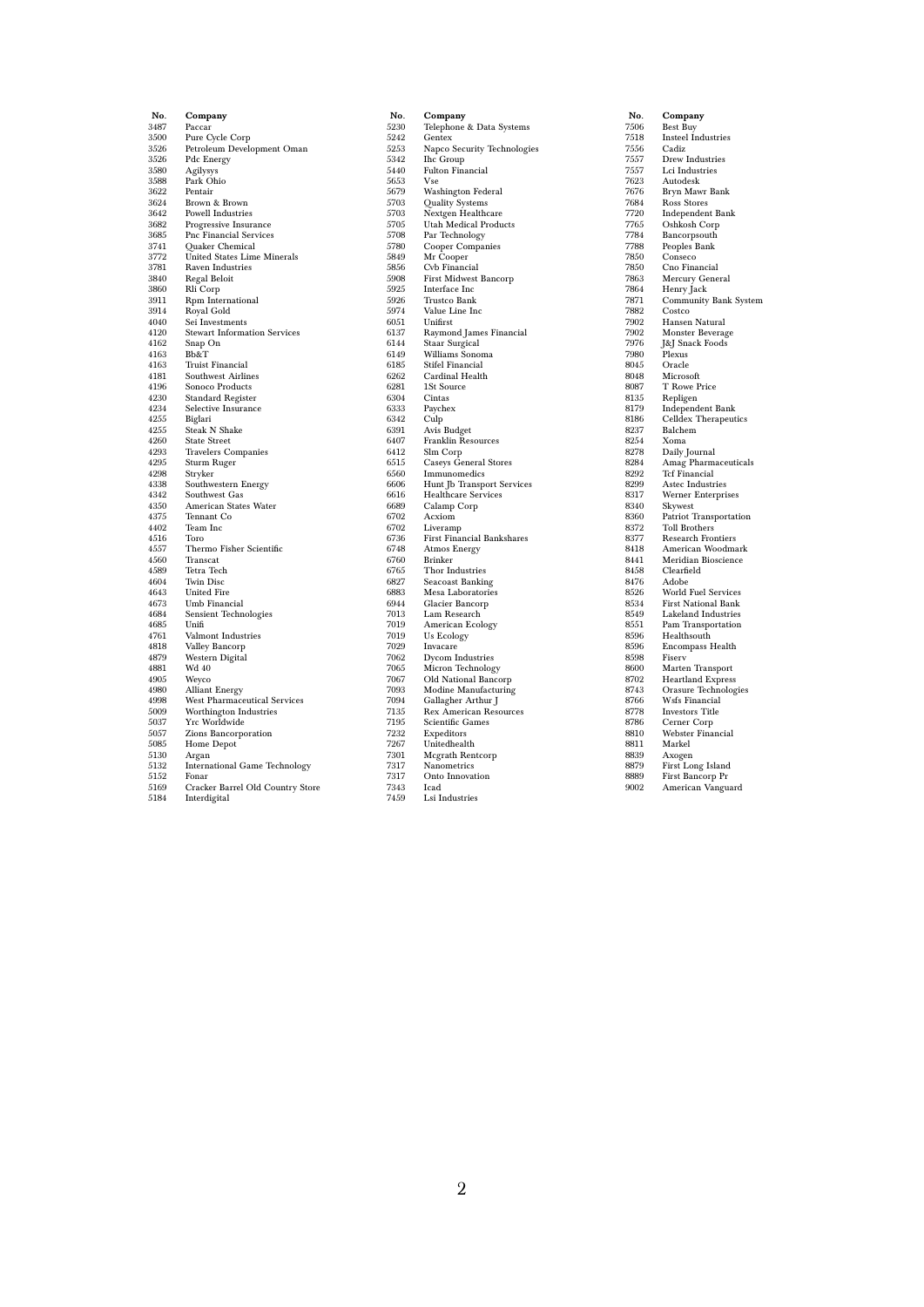| No.            |                                          |
|----------------|------------------------------------------|
| 9010           | Company<br>Photronics                    |
| 9023           | Americas Car Mart                        |
| 9028           | Dmc Global                               |
| 9058           | Oriental Financial                       |
| 9141           | First Bancorp Nc                         |
| 9147           | Wesbanco                                 |
| 9188           | Sanderson Farms                          |
| 9213           | <b>United Bankshares</b>                 |
| 9239           | Washington Trust Bancorp                 |
| 9245           | Cadence Design Systems                   |
| 9280           | City Holding                             |
| 9312           | Ebix                                     |
| 9360           | Fair Isaac                               |
| 9370           | Conmed                                   |
| 9375           | Middleby                                 |
| 9389           | Horizon Bancorp                          |
| 9424           | Dentsply                                 |
| 9438           | Northeast Bank                           |
| 9440           | Fastenal Company                         |
| 9449           | Central Pacific Financial                |
| 9457           | Ap Pharma                                |
| 9457           | <b>Heron Therapeutics</b>                |
| 9465           | <b>Comstock Resources</b>                |
| 9558           | Ii Vi                                    |
| 9576           | Johnson Outdoors                         |
| 9588<br>9604   | Svb Financial                            |
| 9616           | Mitek Systems<br>Clean Harbors           |
| 9632           | Cyberoptics                              |
| 9645           | <b>Community Trust Bancorp</b>           |
| 9654           | Comtech Telecommunications               |
| 9677           | <b>Intermediate Parfums</b>              |
| 9698           | <b>Maxim Integrated Products</b>         |
| 9764           | Mgm Resorts                              |
| 9798           | Office Depot                             |
| 9804           | Waste Management                         |
| 9847           | Peoples United Financial                 |
| 9848           | Labcorp                                  |
| 9868           | Mercer International                     |
| 9882           | Chemical Financial                       |
| 9882           | <b>Tcf Financial</b>                     |
| 9899           | Avid Bioservices                         |
| 9899           | Peregrine Pharmaceuticals                |
| 9971           | Lindsay Corp                             |
| 9977           | Mgp Ingredients                          |
| 9999           | Republic First Bancorp                   |
| 10020          | <b>Champions Oncology</b>                |
| $_{10039}$     | Hingham Institution<br><b>Bio Techne</b> |
| 10107<br>10110 | Trimas                                   |
| 10210          |                                          |
| 10218          | Cirrus Logic<br><b>First Merchants</b>   |
| 10256          | Cognex                                   |
| 10288          | Neogen                                   |
| 10299          | <b>Hallmark Financial Services</b>       |
| 10303          | <b>Electronic Arts</b>                   |
| 10323          | Digi                                     |
| $_{10358}$     | Zix                                      |
| 10359          | Lattice Semiconductor                    |
| 10380          | Immunogen                                |
| 10390          | <b>Biolife Solutions</b>                 |
| 10408          | Ptc                                      |
| 10419          | G Iii Apparel                            |
|                |                                          |

| No.            | Company                                                   |
|----------------|-----------------------------------------------------------|
| 10421          | Great Southern Bancorp                                    |
| 10486          | Cisco                                                     |
| 10504          | Hologic                                                   |
| 10512          | Merit Medical Systems                                     |
| 10544          | Tetra Technologies                                        |
| 10545          | Vicor Corporation                                         |
| 10561          | <b>Granite Construction</b>                               |
| 10563          | Kemper Corp                                               |
| 10594          | Autonation                                                |
| 10634          | Xilinx                                                    |
| 10684          | Veru                                                      |
| 10691          | Trimble                                                   |
| 10724          | Exponent Inc                                              |
| 10758          | Matrix Service                                            |
| 10805          | Cathay General Bancorp                                    |
| 10817          | Aaon                                                      |
| 10827          | Quidel                                                    |
| 10855          | Dorman Products                                           |
| 10867          | Pico                                                      |
| 10876          | Regeneron Pharmaceuticals                                 |
| 10905          | Firstcash                                                 |
| 10924          | Abraxas Petroleum                                         |
| 10937          | <b>Isis Pharmaceuticals</b>                               |
| 10937          | Ionis Pharmaceuticals                                     |
| 10954          | Hancock Whitney Bank                                      |
| 10959          | Lifetime Brands                                           |
| 10989          | Idexx                                                     |
| 10992          | Devry Education                                           |
| 10992          | Adtalem Global Education                                  |
| 10996          | Aes Corp                                                  |
| 11001          | State Auto Financial                                      |
| 11003          | Corvel                                                    |
| 11011          | <b>Sterling Construction</b>                              |
| 11018          | Dineequity                                                |
| 11018          | Dine Brands Global                                        |
| 11042          | Vertex Pharmaceuticals                                    |
| 11050          | Progress Software                                         |
| 11052          | Monro                                                     |
| 11083          | Healthways                                                |
| 11083          | Tivity Health                                             |
| 11103          | Proassurance Corp                                         |
| 11106          | <b>Bok Financial</b>                                      |
| 11111          | National Beverage                                         |
| 11112          | Biogen Idec                                               |
| 11112          | Biogen                                                    |
| 11161          | Old Dominion Freight Line                                 |
| 11204          | Atlantic Tele Network                                     |
| 11204          | Atn International                                         |
| 11206<br>11225 | <b>Biospecifics Technologies</b><br>World Acceptance Corp |
| 11235          | Wisdomtree Investments                                    |
| 11238          |                                                           |
| 11248          | Sanfilippo John B & Son<br>American Superconductor        |
| 11253          | Qualcomm                                                  |
| 11257          | Perrigo                                                   |
| 11300          | <b>Gilead Sciences</b>                                    |
| 11304          | Misonix                                                   |
| 11316          | Pdl Biopharma                                             |
| 11324          | Scotts Miracle Gro                                        |
| 11344          | <b>Roper Industries</b>                                   |
| 11344          | Roper Technologies                                        |
| 11358          | Scholastic Corp                                           |
| 11361          | Synopsys                                                  |
|                |                                                           |

| No.            | Company                                                      |
|----------------|--------------------------------------------------------------|
| 11371          | First Financial Corp In                                      |
| 11403          | Nbt Bancorp                                                  |
| 11440          | Icu Medical                                                  |
| 11446          | Mohawk Industries                                            |
| 11454          | Nci Building Systems                                         |
| 11454          |                                                              |
| 11455          | Cornerstone Building Brands<br>Asure Software                |
| 11473          | Agco                                                         |
| 11479          |                                                              |
| 11480          | Renasant Bank<br>S & T Bancorp                               |
| 11506          | Buckle                                                       |
| 11512          | Arcbest                                                      |
| 11522          | Universal Display                                            |
| 11542          | <b>Us Physical Therapy</b>                                   |
| 11558          | Bed Bath & Beyond                                            |
| 11559          | Dr Horton                                                    |
| 11561          |                                                              |
| 11576          | Credit Acceptance<br>Columbia Banking System                 |
| 11591          | <b>Fuelcell Energy</b>                                       |
| 11592          | Starbucks                                                    |
| 11600          |                                                              |
| 11606          | <b>Stratus Properties</b><br><b>Superior Energy Services</b> |
| 11617          |                                                              |
|                | Central Garden & Pet<br><b>Encore Wire</b>                   |
| 11621<br>11691 | <b>First United</b>                                          |
| 11706          |                                                              |
| 11709          | Cheesecake Factory                                           |
|                | Littelfuse                                                   |
| 11713          | On Assignment                                                |
| 11713          | Asgn                                                         |
| 11778          | Patterson Companies                                          |
| 11857          | St Mary Land & Exploration                                   |
| 11857          | Sm Energy                                                    |
| 11862          | Universal Insurance                                          |
| 11865          | Seacor                                                       |
| 11871          | Hms Corp                                                     |
| 11879<br>11901 | Ultralife<br>Iac                                             |
|                |                                                              |
| 11934          | Rocky Brands                                                 |
| 11946          | Cree                                                         |
| 11950          | Peoples Bancorp                                              |
| 11958          | Cryolife                                                     |
| 11960          | <b>Universal Electronics</b>                                 |
| 11980          | Nathans Famous                                               |
| 12009          | Avid Technology                                              |
| 12011          | Intuit                                                       |
| 12015          | Shoe Carnival                                                |
| 12025          | Alamo                                                        |
| 12027          | Microchip Technology                                         |
| 12036          | Chicos Fashion                                               |
| 12038          | Stock Yards Bancorp                                          |
| 12058          | Bancfirst                                                    |
| 12074          | Fossil                                                       |
| 12083          | Sanmina                                                      |
| 12086          | Trico Bancshares                                             |
| 12097          | O Reilly Automotive                                          |
| 12108          | Jabil Circuit                                                |
| 12108          | Jabil                                                        |
| 12119          | Anika Therapeutics                                           |
| 12139          | German American Bancorp                                      |
| 12147          | <b>Titan International</b>                                   |
| 12185          | Papa Johns                                                   |
| 12194          | Amerigon                                                     |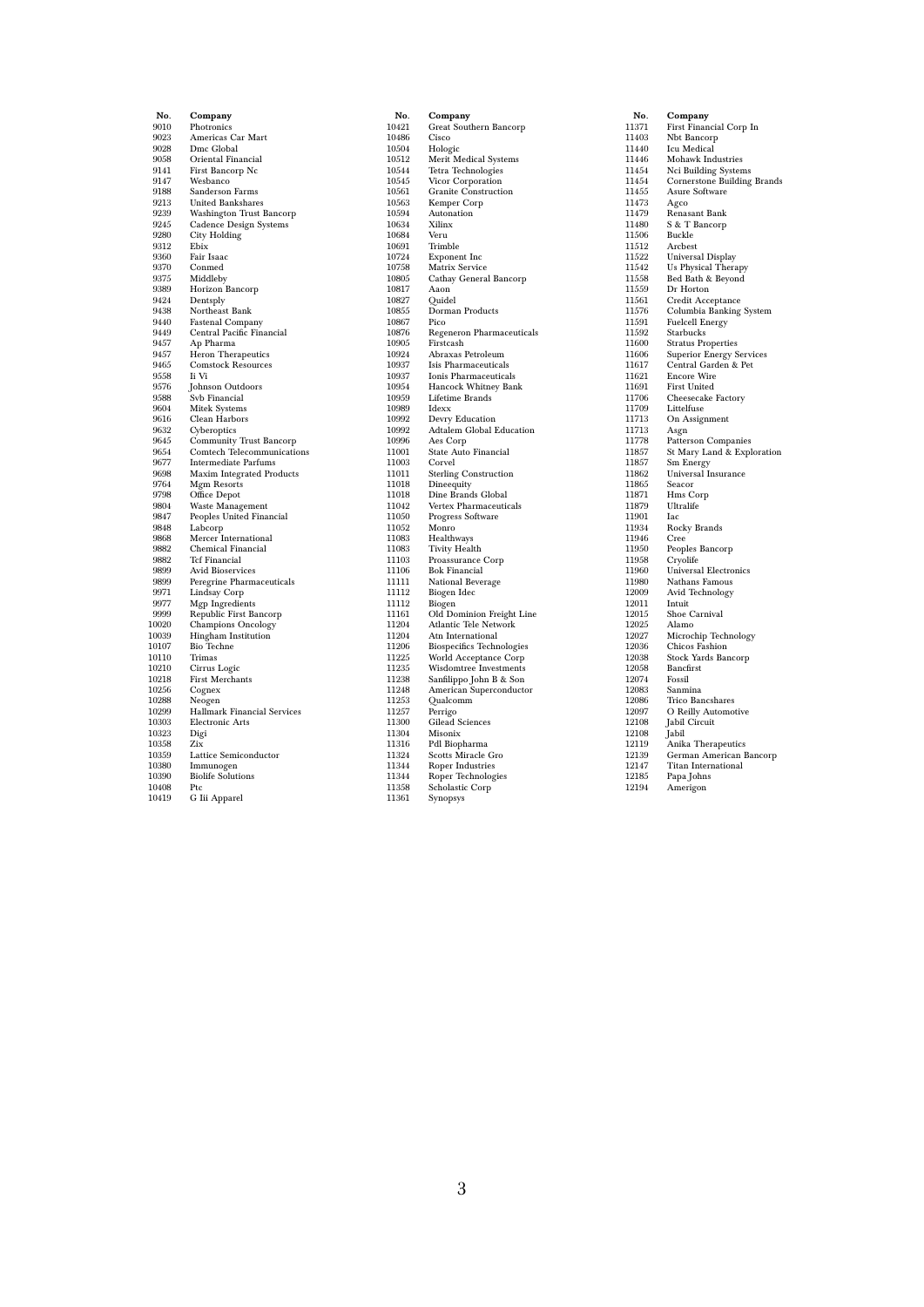| No.            | Company                                                |
|----------------|--------------------------------------------------------|
| 12194          | Gentherm                                               |
| 12197          | <b>Barrett Business Services</b>                       |
| 12204          | Arrowhead Pharmaceuticals                              |
| 12214          | <b>Flir Systems</b>                                    |
| 12339          | Monarch Casino & Resort                                |
| 12378          | Winmark                                                |
| 12412          | Meta Financial                                         |
| 12457          | Gartner                                                |
| 12461          | Union Bankshares                                       |
| 12461          | <b>Union First Bankshares</b>                          |
| 12461          | Atlantic Union Bankshares                              |
| 12462          | Ocr                                                    |
| 12484          | Deckers Outdoor                                        |
| 12499          | Activision Blizzard                                    |
| 12503          | Riverview Bancorp                                      |
| 12525          | First Financial Bankshares                             |
| 12530          | Patterson Uti Energy                                   |
| 12539<br>12541 | Itron                                                  |
| 12546          | Gibraltar Industries<br><b>Urban Outfitters</b>        |
| 12553          | <b>Universal Forest Products</b>                       |
| 12557          | Century Casinos                                        |
| 12561          | Old Second Bancorp                                     |
| 12569          | Hain Celestial                                         |
| 12577          | Forward Air                                            |
| 12583          | Jds Uniphase                                           |
| 12583          | Viavi Solutions                                        |
| 12608          | New York Community Bancorp                             |
| 12669          | Madden Steven                                          |
| 12706          | <b>Ufp Technologies</b>                                |
| 12740          | Medifast                                               |
| 12843          | Daktronics                                             |
| 12846          | Dsp                                                    |
| 12848          | <b>Boston Private</b>                                  |
| 12863          | <b>Tractor Supply</b>                                  |
| 12902          | <b>Biocryst Pharmaceuticals</b>                        |
| 12908          | Olympic Steel                                          |
| 12917          | Nn Inc                                                 |
| 12926          | Copart                                                 |
| 12933          | Scansource                                             |
| 12938          | Motorcar Parts Of America                              |
| 12951<br>12994 | Landmark Bancorp                                       |
| 13001          | Southern Missouri Bancorp<br>American Eagle Outfitters |
| 13036          | <b>Nektar Therapeutics</b>                             |
| 13092          | Ameris Bancorp                                         |
| 13114          | Simpson Manufacturing                                  |
| 13115          | Penn National Gaming                                   |
| 13125          | La Jolla Pharmaceutical                                |
| 13240          | Miller Industries                                      |
| 13252          | Adtran                                                 |
| 13269          | Amedisys                                               |
| 13300          | Darling International                                  |
| 13300          | Darling Ingredients                                    |
| 13304          | Sirius Xm Radio                                        |
| 13304          | Sirius Xm                                              |
| 13311          | Callon Petroleum                                       |
| 13394          | Knight Transportation                                  |
| 13398          | Aspen Technology                                       |
| 13413          | Northwest Bancshares                                   |
| 13447          | Veeco Instruments                                      |
| 13521          | <b>Insight Enterprises</b>                             |
| 13524          | Rent A Center                                          |

| No.            | Company                                |
|----------------|----------------------------------------|
| 13539          | <b>Brooks Automation</b>               |
| 13587          | Aci Worldwide                          |
| 13603          | Dollar Tree                            |
| 13617          | National Instruments                   |
| 13695          | Cbiz                                   |
| 13739          | Harmonic                               |
| 13753          | Resmed                                 |
| 13927          | Atlas Air Worldwide                    |
| 13938          | Kforce                                 |
| 13943          | Integra Lifesciences                   |
| 13945          | <b>Craft Brewers Alliance</b>          |
| 13945          | Craft Brew Alliance                    |
| 13966          | Auburn National Bancorp                |
| 13978          | Smith Micro Software                   |
| 13979          | Mednax                                 |
| 14031          | <b>Myriad Genetics</b>                 |
| 14046          | Pool Corp                              |
| 14049          | Ricks Cabaret International            |
| 14049          | Rci Hospitality                        |
| 14091          | <b>Banner Corp</b>                     |
| 14092          | Opko Health                            |
| 14098          | Schein Henry                           |
| 14143          | <b>Advanced Energy Industries</b>      |
| 14152          | Netapp                                 |
| 14157          | <b>Flushing Financial Corp</b>         |
| 14161          | Intevac                                |
| 14175          | Northwest Pipe Co                      |
| 14201          | Citrix Systems                         |
| 14205          | Nuance Communications                  |
| 14232          | Tg Therapeutics                        |
| 14268          | Emcor                                  |
| 14330          | Iron Mountain                          |
| 14355          | Ohio Valley Bank                       |
| 14374          | Landec                                 |
| 14382          | Andersons                              |
| 14387          | Columbus Mckinnon                      |
| 14393          | Csg Systems                            |
| 14394          | Alexion Pharmaceuticals                |
| 14427          | Hub                                    |
| 14470          | Prgx                                   |
| 14479          | Century Aluminum                       |
| 14494<br>14531 | Kvh Industries<br>Sandy Spring Bancorp |
| 14572          | <b>Sykes Enterprises</b>               |
| 14602          | Fti Consulting                         |
| 14633          | Premier Financial Bancorp              |
| 14659          | Neurocrine Biosciences                 |
| 14715          | Entremed                               |
| 14715          | Casi Pharmaceuticals                   |
| 14722          | Trueblue                               |
| 14744          | Ansys                                  |
| 14751          | Center Bancorp                         |
| 14751          | Connectone Bancorp                     |
| 14762          | Dime Community Bancshares              |
| 14778          | Provident Financial                    |
| 14781          | <b>Cass Information Systems</b>        |
| 14795          | Oceanfirst Bank                        |
| 14801          | Acacia Research                        |
| 14828          | Pegasystems                            |
| 14838          | <b>Strayer Education</b>               |
| 14838          | <b>Strategic Education</b>             |
| 14845          | Usana Health Sciences                  |
| 14859          | Geron                                  |

| No.            | Company                               |
|----------------|---------------------------------------|
| 14863          | Teletech                              |
| 14863          | Ttec                                  |
| 14888          | <b>Carriage Services</b>              |
| 14915          | E Trade                               |
| 14927          | Stericycle                            |
| 14958          | Willis Lease                          |
| 14969          | Ocwen                                 |
| 14977          | Spectrum Pharmaceuticals              |
| 15025          | <b>Bis Restaurants</b>                |
| 15037          | <b>Hibbett Sports</b>                 |
| 15108          | United Natural Foods                  |
| 15114          | Seachange                             |
| 15147          | Eplus                                 |
| 15158          | Accelr8 Technology Corp               |
| 15158          | <b>Accelerate Diagnostics</b>         |
| 15171          | <b>Steel Dynamics</b>                 |
| 15190          | Forrester Research                    |
| 15199          | Viasat                                |
| 15243          | Lithia Motors                         |
| 15267          | Sun Hydraulics                        |
| 15267          | Helios Technologies                   |
| 15306          | Cerus Corporation                     |
| 15307          | Capital City Bank                     |
| 15314          | <b>Aastrom Biosciences</b>            |
| 15314          | Vericel                               |
| 15321          | Ciena                                 |
| 15339          | Silgan                                |
| 15370          | Td Ameritrade                         |
| 15376          | Euronet Worldwide                     |
| 15385          | Wintrust Bank                         |
| 15436          | Take Two Interactive                  |
| 15450          | Codorus Valley Bancorp                |
| 15454          | Flagstar Bancorp                      |
| 15471          | Rambus                                |
| 15473          | Amazon Com                            |
| 15506          | <b>Rf Micro Devices</b>               |
| 15506          | Qorvo                                 |
| 15507          | Avi Biopharma                         |
| 15507          | Sarepta Therapeutics                  |
| 15534          | <b>Simulations Plus</b>               |
| 15547          | Pacific Premier Bancorp               |
| 15560          | Heska                                 |
| 15563          | <b>Helix Energy Solutions</b>         |
| 15567          | $_{\rm 8X8}$                          |
| 15568          | Dxp Enterprises                       |
| 15596          | <b>Bank Of The Ozarks</b>             |
| 15596          | Bank Ozk                              |
| 15657          | Lakeland Bancorp                      |
| 15678          | Pricesmart                            |
| 15692          | Faro Technologies                     |
| 15697          | Childrens Place                       |
| 15739          | Osi Systems                           |
| 15758<br>15783 | Ch Robinson                           |
| 15802          | Casella Waste Systems                 |
| 15802          | $_{\rm Depomed}$                      |
| 15841          | Assertio Therapeutics                 |
| 15841          | Oyo Geospace<br>Geospace Technologies |
| 15890          | Power Integrations                    |
| 15916          | Dennys                                |
| 15918          | Heritage Bank                         |
| 15921          | Timberland Bank                       |
|                |                                       |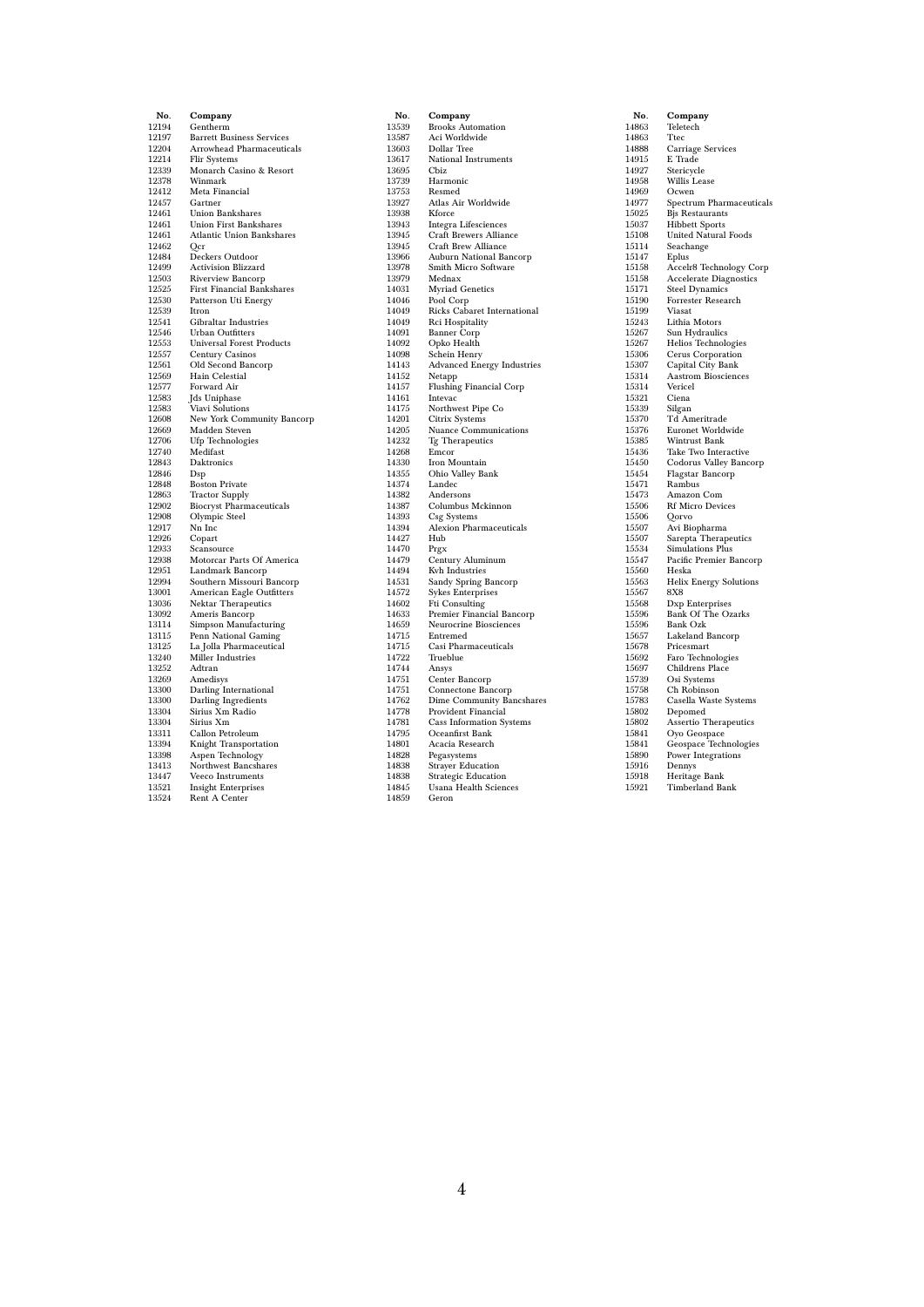| No.            | Company                                                |
|----------------|--------------------------------------------------------|
| 15926          | C&F Bank                                               |
| 15928          | Rockwell Medical                                       |
| 15933          | Nara Bancorp                                           |
| 15933          | <b>Bbcn Bancorp</b>                                    |
| 15933          | Hope Bancorp                                           |
| 15939          | Mercury Computer Systems                               |
| 15939          | <b>Mercury Systems</b>                                 |
| 15940          | Verisign                                               |
| 15993<br>15994 | Norwood Bank<br>Pc Connection                          |
| 15995          | Surmodics                                              |
| 16026          | <b>Brookline Bancorp</b>                               |
| 16029          | Columbia Sportswear                                    |
| 16035          | Umpqua                                                 |
| 16037          | Colony Bank                                            |
| 16065          | <b>Manhattan Associates</b>                            |
| 16066          | Cra International                                      |
| 16075          | Griffin Land And Nurseries                             |
| 16075          | Griffin Industrial Realty                              |
| 16080          | Amkor Technology                                       |
| 16107          | Southside Bancshares                                   |
| 16121          | Axt                                                    |
| 16127          | Clarus                                                 |
| 16127          | <b>Black Diamond</b>                                   |
| 16130          | Hackett                                                |
| 16149<br>16188 | Microstrategy<br>Costar                                |
| 16268          | Crown Castle                                           |
| 16285          | Ebay                                                   |
| 16290          | <b>First Busey</b>                                     |
| 16300          | Cnb Bank                                               |
| 16310          | 21St Century Holding                                   |
| 16310          | <b>Federated National Holding</b>                      |
| 16310          | <b>Fednat Holding</b>                                  |
| 16313          | Prosperity Bancshares                                  |
| 16332          | <b>Select Comfort Corp</b>                             |
| 16332          | Sleep Number                                           |
| 16347          | Infospace                                              |
| 16347          | Blucora                                                |
| 16367          | First Capital                                          |
| 16368          | Lakes Entertainment                                    |
| 16368          | Golden Entertainment                                   |
| 16374          | Provident Bancorp                                      |
| 16374          | <b>Sterling Bancorp</b><br>Nvidia                      |
| 16382<br>16402 | East West Bancorp                                      |
| 16410          | <b>Bottomline Technologies</b>                         |
| 16454          | Priceline Com                                          |
| 16454          | Priceline                                              |
| 4589           | Tetra Tech                                             |
| 4604           | <b>Twin Disc</b>                                       |
| 4643           | <b>United Fire</b>                                     |
| 4673           | Umb Financial                                          |
| 4684           | <b>Sensient Technologies</b>                           |
| 4685           | Unifi                                                  |
| 4761           | Valmont Industries                                     |
| 4818           | Valley Bancorp                                         |
| 4879           | Western Digital                                        |
| 4881           | Wd 40                                                  |
| 4905           | Weyco                                                  |
| 4980<br>4998   | Alliant Energy                                         |
| 5009           | West Pharmaceutical Services<br>Worthington Industries |
|                |                                                        |

| No.          | Company                              |
|--------------|--------------------------------------|
| 5037         | Yrc Worldwide                        |
| 5057         | Zions Bancorporation                 |
| 5085         | Home Depot                           |
| 5130         | Argan                                |
| 5132         | <b>International Game Technology</b> |
| 5152         | Fonar                                |
| 5169         | Cracker Barrel Old Country Store     |
| 5184         | Interdigital                         |
| 5230         | Telephone & Data Systems             |
| 5242         | Gentex                               |
| 5253         | Napco Security Technologies          |
| 5342         | <b>Ihc Group</b>                     |
| 5440         | <b>Fulton Financial</b>              |
| 5653         | Vse                                  |
| 5679         | Washington Federal                   |
| 5703         | Quality Systems                      |
| 5703         | Nextgen Healthcare                   |
| 5705         | <b>Utah Medical Products</b>         |
| 5708         | Par Technology                       |
| 5780         | Cooper Companies                     |
| 5849         | Mr Cooper                            |
| 5856         | Cvb Financial                        |
| 5908         | <b>First Midwest Bancorp</b>         |
| 5925<br>5926 | Interface Inc                        |
| 5974         | Trustco Bank<br>Value Line Inc       |
| 6051         | Unifirst                             |
| 6137         | Raymond James Financial              |
| 6144         | Staar Surgical                       |
| 6149         | Williams Sonoma                      |
| 6185         | <b>Stifel Financial</b>              |
| 6262         | Cardinal Health                      |
| 6281         | 1St Source                           |
| 6304         | Cintas                               |
| 6333         | Paychex                              |
| 6342         | Culp                                 |
| 6391         | Avis Budget                          |
| 6407         | Franklin Resources                   |
| 6412         | Slm Corp                             |
| 6515         | <b>Caseys General Stores</b>         |
| 6560         | Immunomedics                         |
| 6606         | Hunt Jb Transport Services           |
| 6616         | <b>Healthcare Services</b>           |
| 6689         | Calamp Corp                          |
| 6702         | Acxiom                               |
| 6702         | Liveramp                             |
| 6736         | First Financial Bankshares           |
| 6748         | Atmos Energy                         |
| 6760         | <b>Brinker</b>                       |
| 6765         | Thor Industries                      |
| 6827<br>6883 | Seacoast Banking                     |
| 6944         | Mesa Laboratories                    |
| 7013         | Glacier Bancorp<br>Lam Research      |
| 7019         | American Ecology                     |
| 7019         | <b>Us Ecology</b>                    |
| 7029         | Invacare                             |
| 7062         | Dycom Industries                     |
| 7065         | Micron Technology                    |
| 7067         | Old National Bancorp                 |
| 7093         | Modine Manufacturing                 |
| 7094         | Gallagher Arthur J                   |
| 7135         | <b>Rex American Resources</b>        |

| No.  | Company                                |
|------|----------------------------------------|
| 7195 | Scientific Games                       |
| 7232 | Expeditors                             |
| 7267 |                                        |
|      | Unitedhealth                           |
| 7301 | <b>Mcgrath Rentcorp</b>                |
| 7317 | Nanometrics                            |
| 7317 | Onto Innovation                        |
| 7343 | Icad                                   |
| 7459 | Lsi Industries                         |
| 7506 | <b>Best Buy</b>                        |
| 7518 | <b>Insteel Industries</b>              |
| 7556 | Cadiz                                  |
| 7557 | Drew Industries                        |
| 7557 | Lci Industries                         |
| 7623 | Autodesk                               |
| 7676 | Bryn Mawr Bank                         |
| 7684 | Ross Stores                            |
| 7720 | Independent Bank                       |
| 7765 | Oshkosh Corp                           |
| 7784 | Bancorpsouth                           |
| 7788 | Peoples Bank                           |
| 7850 | Conseco                                |
| 7850 | Cno Financial                          |
| 7863 | Mercury General                        |
| 7864 | Henry Jack                             |
| 7871 | Community Bank System                  |
| 7882 | Costco                                 |
| 7902 | Hansen Natural                         |
| 7902 | Monster Beverage                       |
| 7976 | J&J Snack Foods                        |
| 7980 | Plexus                                 |
| 8045 | Oracle                                 |
| 8048 | Microsoft                              |
| 8087 | T Rowe Price                           |
| 8135 | Repligen                               |
| 8179 | Independent Bank                       |
| 8186 | Celldex Therapeutics                   |
| 8237 | Balchem                                |
| 8254 | Xoma                                   |
| 8278 | Daily Journal                          |
| 8284 | $\widetilde{\rm Amag~Pharmacetticals}$ |
| 8292 | <b>Tcf Financial</b>                   |
| 8299 | Astec Industries                       |
| 8317 | Werner Enterprises                     |
| 8340 | Skywest                                |
| 8360 | Patriot Transportation                 |
| 8372 | Toll Brothers                          |
| 8377 | <b>Research Frontiers</b>              |
| 8418 | American Woodmark                      |
| 8441 | Meridian Bioscience                    |
| 8458 | Clearfield                             |
| 8476 | Adobe                                  |
| 8526 | <b>World Fuel Services</b>             |
| 8534 | <b>First National Bank</b>             |
| 8549 | Lakeland Industries                    |
|      |                                        |
| 8551 | Pam Transportation                     |
| 8596 | Healthsouth                            |
| 8596 | <b>Encompass Health</b>                |
| 8598 | Fiserv                                 |
| 8600 | Marten Transport                       |
| 8702 | <b>Heartland Express</b>               |
| 8743 | Orasure Technologies                   |
| 8766 | Wsfs Financial                         |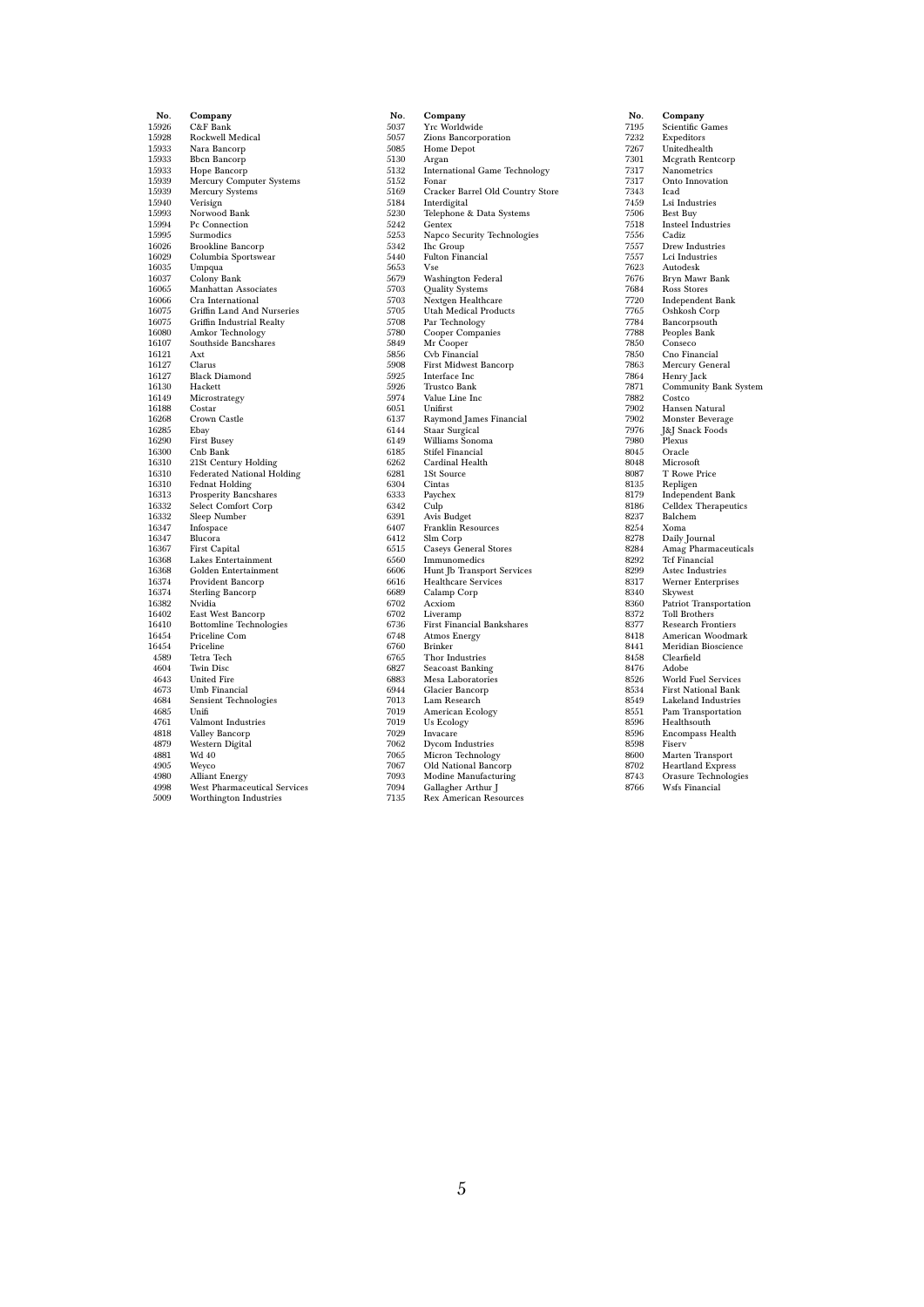| No.          | Company                                              |
|--------------|------------------------------------------------------|
| 8778         | <b>Investors Title</b>                               |
| 8786         | Cerner Corp                                          |
| 8810         | Webster Financial                                    |
| 8811         | Markel                                               |
| 8839         | Axogen                                               |
| 8879         | First Long Island                                    |
| 8889         | First Bancorp Pr                                     |
| 9002         | American Vanguard                                    |
| 9010         | Photronics                                           |
| 9023         | Americas Car Mart                                    |
| 9028         | Dmc Global                                           |
| 9058         | Oriental Financial                                   |
| 9141         | First Bancorp Nc                                     |
| 9147         | Wesbanco                                             |
| 9188         | Sanderson Farms                                      |
| 9213         | <b>United Bankshares</b>                             |
| 9239         | Washington Trust Bancorp                             |
| 9245         | Cadence Design Systems                               |
| 9280         | City Holding                                         |
| 9312         | Ebix                                                 |
| 9360         | Fair Isaac                                           |
| 9370         | Conmed                                               |
| 9375         | Middleby                                             |
| 9389         | Horizon Bancorp                                      |
| 9424         | Dentsply                                             |
| 9438<br>9440 | Northeast Bank                                       |
| 9449         | <b>Fastenal Company</b><br>Central Pacific Financial |
| 9457         |                                                      |
| 9457         | Ap Pharma<br>Heron Therapeutics                      |
| 9465         | <b>Comstock Resources</b>                            |
| 9558         | Ii Vi                                                |
| 9576         | Johnson Outdoors                                     |
| 9588         | Svb Financial                                        |
| 9604         | Mitek Systems                                        |
| 9616         | Clean Harbors                                        |
| 9632         | Cyberoptics                                          |
| 9645         | <b>Community Trust Bancorp</b>                       |
| 9654         | <b>Comtech Telecommunications</b>                    |
| 9677         | <b>Intermediate Parfums</b>                          |
| 9698         | Maxim Integrated Products                            |
| 9764         | Mgm Resorts                                          |
| 9798         | Office Depot                                         |
| 9804         | Waste Management                                     |
| 9847         | Peoples United Financial                             |
| 9848         | Labcorp                                              |
| 9868         | Mercer International                                 |
| 9882         | Chemical Financial                                   |
| 9882<br>9899 | <b>Tcf Financial</b><br>Peregrine Pharmaceuticals    |
| 9899         | <b>Avid Bioservices</b>                              |
| 9971         | Lindsay Corp                                         |
| 9977         | Mgp Ingredients                                      |
| 9999         | Republic First Bancorp                               |
| 10020        | <b>Champions Oncology</b>                            |
| $_{10039}$   | <b>Hingham Institution</b>                           |
| 10107        | <b>Bio Techne</b>                                    |
| 10110        | Trimas                                               |
| 10210        | Cirrus Logic                                         |
| 10218        | <b>First Merchants</b>                               |
| 10256        | Cognex                                               |
| 10288        | Neogen                                               |
| 10299        | <b>Hallmark Financial Services</b>                   |
|              |                                                      |

| No.            | Company                                           |
|----------------|---------------------------------------------------|
| 10303          | <b>Electronic Arts</b>                            |
| 10323          | Digi                                              |
| 10358          | Zix                                               |
| 10359          | Lattice Semiconductor                             |
| 10380          | Immunogen                                         |
| 10390          | <b>Biolife Solutions</b>                          |
| 10408          | Ptc                                               |
| 10419          | G Iii Apparel                                     |
| 10421          | Great Southern Bancorp                            |
| 10486          | Cisco                                             |
| 10504          | Hologic                                           |
| 10512          | Merit Medical Systems                             |
| 10544          | Tetra Technologies                                |
| 10545          | Vicor Corporation                                 |
| 10561          | Granite Construction                              |
| 10563          | Kemper Corp                                       |
| 10594          | Autonation                                        |
| 10634          | Xilinx                                            |
| 10684          | Veru                                              |
| 10691          | Trimble                                           |
| 10724          | Exponent Inc                                      |
| 10758          | Matrix Service                                    |
| 10805          | Cathay General Bancorp                            |
| 10817          | Aaon                                              |
| 10827          | Quidel                                            |
| 10855<br>10867 | Dorman Products<br>Pico                           |
| 10876          | Regeneron Pharmaceuticals                         |
| 10905          | Firstcash                                         |
| 10924          | Abraxas Petroleum                                 |
| 10937          | Isis Pharmaceuticals                              |
| 10937          | Ionis Pharmaceuticals                             |
| 10954          | Hancock Whitney Bank                              |
| 10959          | <b>Lifetime Brands</b>                            |
| 10989          | Idexx                                             |
| 10992          | Devry Education                                   |
| 10992          | Adtalem Global Education                          |
| 10996          | Aes Corp                                          |
| 11001          | State Auto Financial                              |
| 11003          | Corvel                                            |
| 11011          | <b>Sterling Construction</b>                      |
| 11018          | Dineequity                                        |
| 11018          | Dine Brands Global                                |
| 11042          | Vertex Pharmaceuticals                            |
| 11050          | Progress Software                                 |
| 11052          | Monro                                             |
| 11083          | Healthways                                        |
| 11083          | Tivity Health                                     |
| 11103          | Proassurance Corp                                 |
| 11106          | <b>Bok Financial</b>                              |
| 11111          | National Beverage                                 |
| 11112          | Biogen Idec                                       |
| 11112          | Biogen                                            |
| 11161          | Old Dominion Freight Line                         |
| 11204          | Atlantic Tele Network                             |
| 11204          | Atn International                                 |
| 11206          | <b>Biospecifics Technologies</b>                  |
| 11225<br>11235 | World Acceptance Corp                             |
| 11238          | Wisdomtree Investments<br>Sanfilippo John B & Son |
| 11248          | American Superconductor                           |
| 11253          | Qualcomm                                          |
| 11257          | Perrigo                                           |
|                |                                                   |

| No.            | Company                                           |
|----------------|---------------------------------------------------|
| 11300          | <b>Gilead Sciences</b>                            |
| 11304          | Misonix                                           |
| 11316          | Pdl Biopharma                                     |
| 11324          | Scotts Miracle Gro                                |
| 11344          | Roper Industries                                  |
| 11344          | Roper Technologies                                |
| 11358          | Scholastic Corp                                   |
| 11361          | Synopsys                                          |
| 11371          | First Financial Corp In                           |
| 11403          | Nbt Bancorp                                       |
| 11440          | Icu Medical                                       |
| 11446          | Mohawk Industries                                 |
| 11454          | Nci Building Systems                              |
| 11454          | Cornerstone Building Brands                       |
| 11455          | Asure Software                                    |
| 11473          | Agco                                              |
| 11479          | Renasant Bank                                     |
| 11480          | S & T Bancorp                                     |
| 11506          | Buckle                                            |
| 11512          | Arcbest                                           |
| 11522          | Universal Display                                 |
| 11542          | Us Physical Therapy                               |
| 11558          | Bed Bath & Beyond                                 |
| 11559          | Dr Horton                                         |
| 11561          | Credit Acceptance                                 |
| 11576          | Columbia Banking System                           |
| 11591          | <b>Fuelcell Energy</b>                            |
| 11592          | Starbucks                                         |
| 11600          | <b>Stratus Properties</b>                         |
| 11606          | Superior Energy Services                          |
| 11617          | Central Garden & Pet                              |
| 11621          | <b>Encore Wire</b>                                |
| 11691          | First United                                      |
| 11706          | Cheesecake Factory                                |
| 11709          | Littelfuse                                        |
| 11713          | On Assignment                                     |
| 11713<br>11778 | Asgn                                              |
|                | Patterson Companies<br>St Mary Land & Exploration |
| 11857<br>11857 | Sm Energy                                         |
| 11862          | Universal Insurance                               |
| 11865          | Seacor                                            |
| 11871          | Hms Corp                                          |
| 11879          | Ultralife                                         |
| 11901          | Iac                                               |
| 11934          | Rocky Brands                                      |
| 11946          | Cree                                              |
| 11950          | Peoples Bancorp                                   |
| 11958          | Cryolife                                          |
| 11960          | <b>Universal Electronics</b>                      |
| 11980          | Nathans Famous                                    |
| 12009          | Avid Technology                                   |
| 12011          | Intuit                                            |
| 12015          | Shoe Carnival                                     |
| 12025          | Alamo                                             |
| 12027          | Microchip Technology                              |
| 12036          | Chicos Fashion                                    |
| 12038          | Stock Yards Bancorp                               |
| 12058          | Bancfirst                                         |
| 12074          | Fossil                                            |
| 12083          | Sanmina                                           |
| 12086          | Trico Bancshares                                  |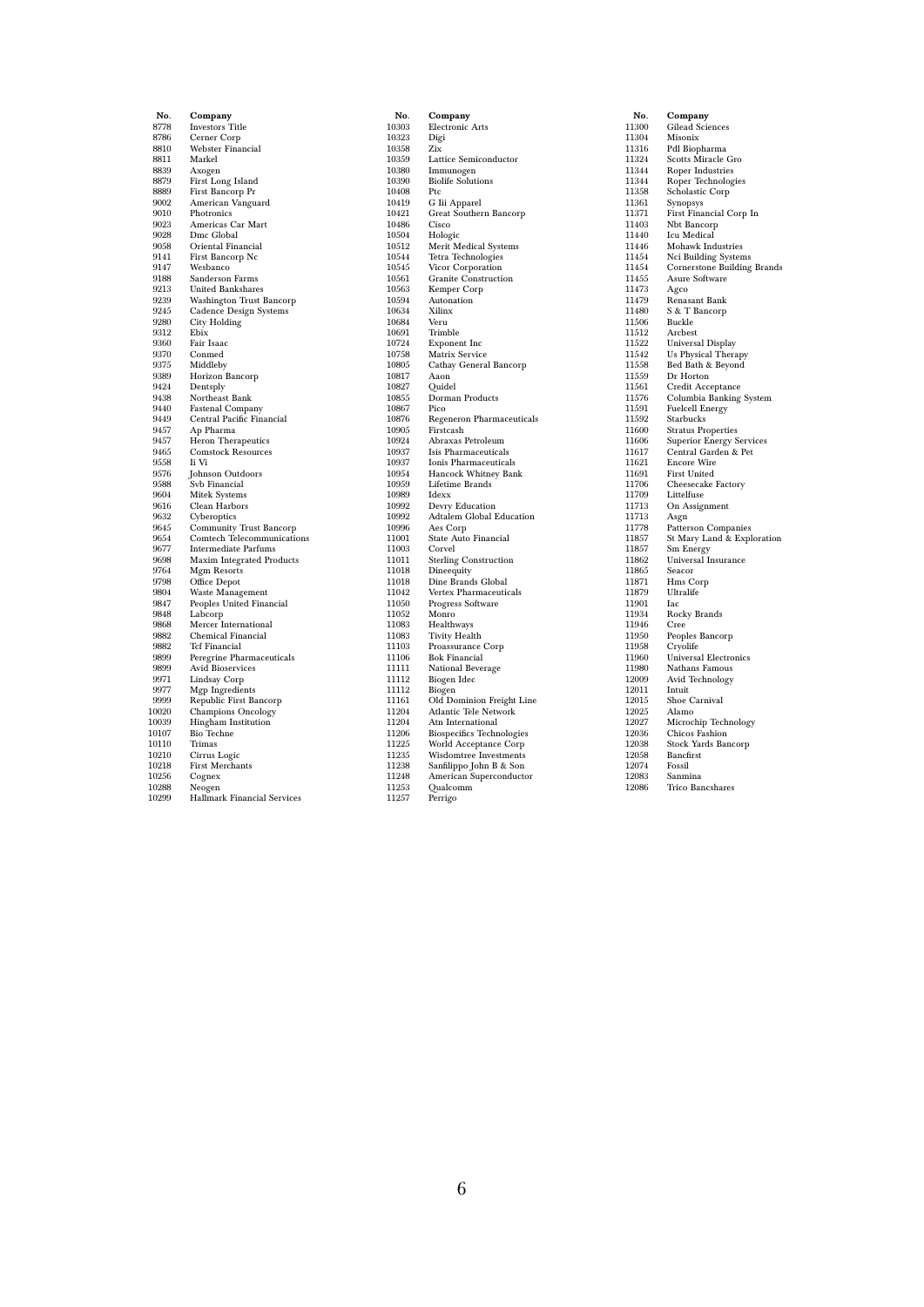| No.            | Company                                       |
|----------------|-----------------------------------------------|
| 12097          | O Reilly Automotive                           |
| 12108          | Jabil Circuit                                 |
| 12108          | Jabil                                         |
| 12119          | Anika Therapeutics                            |
| 12139          | German American Bancorp                       |
| 12147          | <b>Titan International</b>                    |
| 12185          | Papa Johns                                    |
| 12194          | Amerigon                                      |
| 12194          | Gentherm                                      |
| 12197          | <b>Barrett Business Services</b>              |
| 12204          | Arrowhead Pharmaceuticals                     |
| 12214          | Flir Systems                                  |
| 12339          | Monarch Casino & Resort                       |
| 12378          | Winmark<br>Meta Financial                     |
| 12412<br>12457 |                                               |
| 12461          | Gartner<br>Union Bankshares                   |
| 12461          | <b>Union First Bankshares</b>                 |
| 12461          | <b>Atlantic Union Bankshares</b>              |
| 12462          | Qcr                                           |
| 12484          | Deckers Outdoor                               |
| 12499          | <b>Activision Blizzard</b>                    |
| 12503          | Riverview Bancorp                             |
| 12525          | First Financial Bankshares                    |
| 12530          | Patterson Uti Energy                          |
| 12539          | Itron                                         |
| 12541          | Gibraltar Industries                          |
| 12546          | <b>Urban Outfitters</b>                       |
| 12553          | <b>Universal Forest Products</b>              |
| 12557          | Century Casinos                               |
| 12561          | Old Second Bancorp                            |
| 12569          | Hain Celestial                                |
| 12577          | Forward Air                                   |
| 12583<br>12583 | Jds Uniphase                                  |
| 12608          | Viavi Solutions<br>New York Community Bancorp |
| 12669          | Madden Steven                                 |
| 12706          | <b>Ufp Technologies</b>                       |
| 12740          | Medifast                                      |
| 12843          | Daktronics                                    |
| 12846          | Dsp                                           |
| 12848          | <b>Boston Private</b>                         |
| 12863          | <b>Tractor Supply</b>                         |
| 12902          | <b>Biocryst Pharmaceuticals</b>               |
| 12908          | Olympic Steel                                 |
| 12917          | Nn Inc                                        |
| 12926          | Copart                                        |
| 12933          | Scansource                                    |
| 12938          | Motorcar Parts Of America                     |
| 12951          | Landmark Bancorp                              |
| 12994<br>13001 | Southern Missouri Bancorp                     |
| 13036          | <b>American Eagle Outfitters</b>              |
| 13092          | Nektar Therapeutics<br>Ameris Bancorp         |
| 13114          | Simpson Manufacturing                         |
| 13115          | Penn National Gaming                          |
| 13125          | La Jolla Pharmaceutical                       |
| 13240          | Miller Industries                             |
| 13252          | Adtran                                        |
| 13269          | Amedisys                                      |
| 13300          | Darling International                         |
| 13300          | Darling Ingredients                           |
| 13304          | Sirius Xm Radio                               |
|                |                                               |

| No.            | Company                                          |
|----------------|--------------------------------------------------|
| 13304          | Sirius Xm                                        |
| 13311          | Callon Petroleum                                 |
| 13394          | Knight Transportation                            |
| 13398          | Aspen Technology                                 |
| 13413          | Northwest Bancshares                             |
| 13447          | Veeco Instruments                                |
| 13521<br>13524 | <b>Insight Enterprises</b>                       |
| 13539          | Rent A Center<br><b>Brooks Automation</b>        |
| 13587          | Aci Worldwide                                    |
| 13603          | Dollar Tree                                      |
| 13617          | National Instruments                             |
| 13695          | Cbiz                                             |
| 13739          | Harmonic                                         |
| 13753          | Resmed                                           |
| 13927          | Atlas Air Worldwide                              |
| 13938          | Kforce                                           |
| 13943          | Integra Lifesciences                             |
| 13945          | Craft Brewers Alliance                           |
| 13945          | Craft Brew Alliance                              |
| 13966          | <b>Auburn National Bancorp</b>                   |
| 13978          | Smith Micro Software                             |
| 13979          | Mednax                                           |
| 14031          | <b>Myriad Genetics</b>                           |
| 14046          | Pool Corp                                        |
| 14049          | Ricks Cabaret International                      |
| 14049          | Rci Hospitality                                  |
| 14091          | <b>Banner Corp</b>                               |
| 14092          | Opko Health                                      |
| 14098          | Schein Henry                                     |
| 14143<br>14152 | <b>Advanced Energy Industries</b><br>Netapp      |
| 14157          | <b>Flushing Financial Corp</b>                   |
| 14161          | Intevac                                          |
| 14175          | Northwest Pipe Co                                |
| 14201          | Citrix Systems                                   |
| 14205          | Nuance Communications                            |
| 14232          | Tg Therapeutics                                  |
| 14268          | Emcor                                            |
| 14330          | Iron Mountain                                    |
| 14355          | Ohio Valley Bank                                 |
| 14374          | Landec                                           |
| 14382          | Andersons                                        |
| 14387          | Columbus Mckinnon                                |
| 14393          | Csg Systems                                      |
| 14394          | Alexion Pharmaceuticals                          |
| 14427          | Hub                                              |
| 14470          | Prgx                                             |
| 14479          | Century Aluminum                                 |
| 14494          | Kvh Industries                                   |
| 14531          | Sandy Spring Bancorp<br><b>Sykes Enterprises</b> |
| 14572<br>14602 | Fti Consulting                                   |
| 14633          | Premier Financial Bancorp                        |
| 14659          | Neurocrine Biosciences                           |
| 14715          | Entremed                                         |
| 14715          | Casi Pharmaceuticals                             |
| 14722          | Trueblue                                         |
| 14744          | Ansys                                            |
| 14751          | Center Bancorp                                   |
| 14751          | Connectone Bancorp                               |
| 14762          | <b>Dime Community Bancshares</b>                 |
| 14778          | Provident Financial                              |

| No.            | Company                                        |
|----------------|------------------------------------------------|
| 14781          | <b>Cass Information Systems</b>                |
| 14795          | Oceanfirst Bank                                |
| 14801          | Acacia Research                                |
| 14828          | Pegasystems                                    |
| 14838          | <b>Strayer Education</b>                       |
| 14838          | <b>Strategic Education</b>                     |
| 14845          | <b>Usana Health Sciences</b>                   |
| 14859          | Geron                                          |
| 14863          | Teletech                                       |
| 14863          | Ttec                                           |
| 14888          | Carriage Services                              |
| 14915          | E Trade                                        |
| 14927          | Stericycle                                     |
| 14958          | Willis Lease                                   |
| 14969          | Ocwen                                          |
| 14977          | Spectrum Pharmaceuticals                       |
| 15025          | Bjs Restaurants                                |
| 15037          | <b>Hibbett Sports</b>                          |
| 15108          | <b>United Natural Foods</b>                    |
| 15114          | Seachange                                      |
| 15147          | Eplus                                          |
| 15158          | Accelr8 Technology Corp                        |
| 15158          | <b>Accelerate Diagnostics</b>                  |
| 15171          | <b>Steel Dynamics</b>                          |
| 15190          | Forrester Research                             |
| 15199          | Viasat                                         |
| 15243          | Lithia Motors                                  |
| 15267          | Sun Hydraulics                                 |
| 15267          | <b>Helios Technologies</b>                     |
| 15306          | Cerus Corporation                              |
| 15307          | Capital City Bank                              |
| 15314          | <b>Aastrom Biosciences</b>                     |
| 15314          | Vericel                                        |
| 15321          | Ciena                                          |
| 15339          | Silgan                                         |
| 15370          | Td Ameritrade<br>Euronet Worldwide             |
| 15376<br>15385 | Wintrust Bank                                  |
| 15436          |                                                |
| 15450          | Take Two Interactive<br>Codorus Valley Bancorp |
| 15454          | Flagstar Bancorp                               |
| 15471          | Rambus                                         |
| 15473          | Amazon Com                                     |
| 15506          | <b>Rf Micro Devices</b>                        |
| 15506          | Qorvo                                          |
| 15507          | Avi Biopharma                                  |
| 15507          | Sarepta Therapeutics                           |
| 15534          | <b>Simulations Plus</b>                        |
| 15547          | Pacific Premier Bancorp                        |
| 15560          | Heska                                          |
| 15563          | Helix Energy Solutions                         |
| 15567          | $_{\rm 8X8}$                                   |
| 15568          | Dxp Enterprises                                |
| 15596          | <b>Bank Of The Ozarks</b>                      |
| 15596          | <b>Bank Ozk</b>                                |
| 15657          | Lakeland Bancorp                               |
| 15678          | Pricesmart                                     |
| 15692          | Faro Technologies                              |
| 15697          | Childrens Place                                |
| 15739          | Osi Systems                                    |
| 15758          | Ch Robinson                                    |
| 15783          | Casella Waste Systems                          |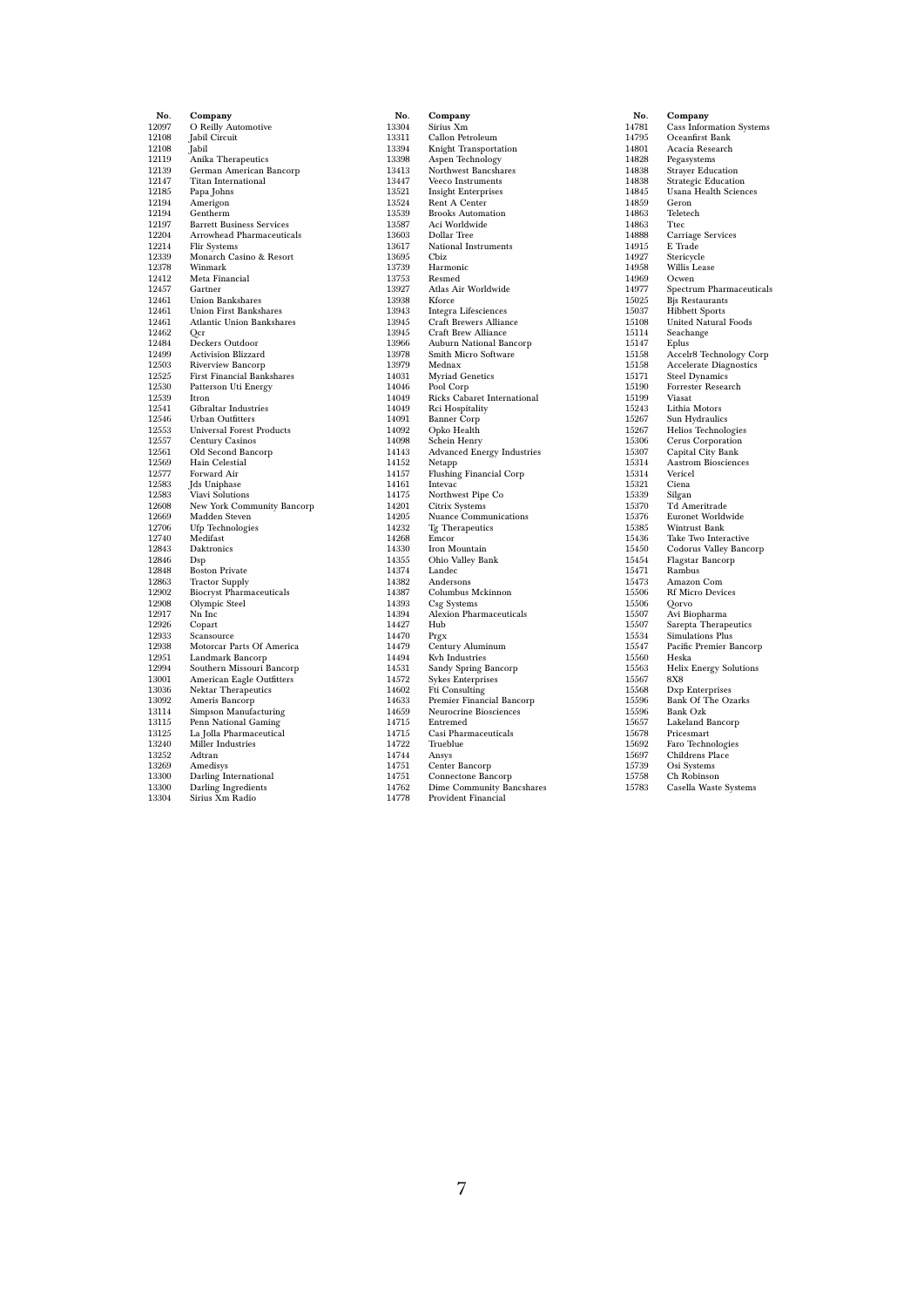| No.            | Company                                            |
|----------------|----------------------------------------------------|
| 15802          | Depomed                                            |
| 15802          | Assertio Therapeutics                              |
| 15841          | Oyo Geospace                                       |
| 15841          | Geospace Technologies                              |
| 15890          | Power Integrations                                 |
| 15916          | Dennys                                             |
| 15918          | Heritage Bank                                      |
| 15921          | <b>Timberland Bank</b>                             |
| 15926          | C&F Bank                                           |
| 15928          | Rockwell Medical                                   |
| 15933          | Nara Bancorp                                       |
| 15933          | <b>Bbcn Bancorp</b>                                |
| 15933          | Hope Bancorp                                       |
| 15939<br>15939 | Mercury Computer Systems<br><b>Mercury Systems</b> |
| 15940          | Verisign                                           |
| 15993          | Norwood Bank                                       |
| 15994          | Pc Connection                                      |
| 15995          | Surmodics                                          |
| 16026          | <b>Brookline Bancorp</b>                           |
| 16029          | Columbia Sportswear                                |
| 16035          | Umpqua                                             |
| 16037          | Colony Bank                                        |
| 16065          | <b>Manhattan Associates</b>                        |
| 16066          | Cra International                                  |
| 16075          | Griffin Land And Nurseries                         |
| 16075          | Griffin Industrial Realty                          |
| 16080          | Amkor Technology                                   |
| 16107          | Southside Bancshares                               |
| 16121          | Axt                                                |
| 16127          | Clarus                                             |
| 16127          | <b>Black Diamond</b>                               |
| 16130<br>16149 | Hackett                                            |
| 16188          | Microstrategy<br>Costar                            |
| 16268          | Crown Castle                                       |
| 16285          | Ebay                                               |
| 16290          | <b>First Busey</b>                                 |
| 16300          | Cnb Bank                                           |
| 16310          | 21St Century Holding                               |
| 16310          | <b>Federated National Holding</b>                  |
| 16310          | <b>Fednat Holding</b>                              |
| 16313          | <b>Prosperity Bancshares</b>                       |
| 16332          | Select Comfort Corp                                |
| 16332          | Sleep Number                                       |
| 16347          | Infospace                                          |
| 16347          | Blucora                                            |
| 16367          | First Capital                                      |
| 16368          | Lakes Entertainment                                |
| 16368<br>16374 | Golden Entertainment                               |
| 16374          | Provident Bancorp<br><b>Sterling Bancorp</b>       |
| 16382          | Nvidia                                             |
| 16402          | East West Bancorp                                  |
| 16410          | <b>Bottomline Technologies</b>                     |
| 16454          | Priceline Com                                      |
| 16454          | Priceline                                          |
| 16454          | <b>Booking Holdings</b>                            |
| 16455          | Mks Instruments                                    |
| 16457          | Capitol Federal                                    |
| 16466          | <b>Extreme Networks</b>                            |
| 16470          | Diamond Hill Investment                            |
| 16487          | American National Bankshares                       |

| No.            | Company                                                    |
|----------------|------------------------------------------------------------|
| 16488          | Compucredit                                                |
| 16488          | Atlanticus                                                 |
| 16492          | Heidrick & Struggles                                       |
| 16506          | Nautilus                                                   |
| 16549          | <b>Us Concrete</b>                                         |
| 16561          | F5 Networks                                                |
| 16578          | Sierra Bancorp                                             |
| 16587          | United Therapeutics                                        |
| 16609          | Financial Institutions Inc                                 |
| 16612          | Stamps Com                                                 |
| 16614          | Juniper Networks                                           |
| 16622          | Idsystems                                                  |
| 16622          | Powerfleet                                                 |
| 16636          | American Technology                                        |
| 16636          | Lrad Corp                                                  |
| 16640          | Greene County Bank                                         |
| 16641          | <b>Encore Capital</b>                                      |
| 16649          | First Bancorp                                              |
| 16650          | Nic Inc                                                    |
| 16665          | J2 Global                                                  |
| 16666          | Allscripts                                                 |
| 16668          | <b>Biomarin Pharmaceutical</b>                             |
| 16678          | Perficient                                                 |
| 16695          | 1 800 Flowers Com                                          |
| 16758          | <b>Netscout Systems</b>                                    |
| 17135          | <b>Egain Communications</b>                                |
| 17135          | Egain                                                      |
| 17183          | Eagle Bancorp                                              |
| 17208          | Pc Tel                                                     |
| 17300          | Akamai Technologies                                        |
| 17303<br>17314 | Plug Power                                                 |
| 17317          | Kratos Defense & Security Solutions<br>Collectors Universe |
| 17346          | Immersion                                                  |
| 17395          | Alaska Communications                                      |
| 17469          | National Bankshares                                        |
| 17473          | Pfsweb                                                     |
| 17665          | Macatawa Bank                                              |
| 17669          | <b>Bank Of Marin</b>                                       |
| 17936          | Antigenics                                                 |
| 17936          | Agenus                                                     |
| 18304          | Lakeland Bancorp                                           |
| 18455          | Silicon Laboratories                                       |
| 18709          | Luminex                                                    |
| 20000          | Aar Corp                                                   |
| 20010          | Amr Corp                                                   |
| 20010          | <b>American Airlines</b>                                   |
| 20017          | <b>Abbott Laboratories</b>                                 |
| 20018          | Abiomed                                                    |
| 20030          | Air Products & Chemicals                                   |
| 20035          | Alaska Air                                                 |
| 20043          | Alleghany                                                  |
| 20058          | <b>Skyworks Solutions</b>                                  |
| 20060          | Alcoa                                                      |
| 20060          | Arconic                                                    |
| 20064          | Hess Corp                                                  |
| 20068          | Abm Industries                                             |
| 20077          | American Electric Power                                    |
| 20098          | American Realty Investors                                  |
| 20203          | Aon                                                        |
| 20204          | Apache                                                     |
| 20207          | Archer Daniels Midland                                     |
| 20217          | <b>Arrow Electronics</b>                                   |

No. Company 20222 Ashland 20235 Automatic Data Processing 20238 Avery Dennison 20239 Avnet 20250 Badger Meter 20257 Ball Corp 20265 Bny Mellon 20270 Barnes 20277 Baxter International 20283 Applied Industrial Technologies 20284 Becton Dickinson 20288 Verizon Communications 20309 Block H&R 20312 Manpower 20315 Boeing 20325 Abitibibowater 20325 Resolute Forest Products 20331 Bristol Myers Squibb 20342 Brown Shoe Co 20342 Caleres 20344 Brunswick 20345 Brush Engineered Materials 20345 Materion Corp<br>20357 Cigna 20357 Cigna 20361 Cms Energy 20363 Cna Financial 20370<br>20371 20371 Cts Corp 20374 Cabot Corp 20384 Campbell Soup 20392 Carlisle Companies 20398 Carpenter Technology 20408 Caterpillar 20421 Centurytel 20421 Centurylink 20435 Chemed 20436 Jpmorgan Chase 20440 Chevron Corp 20448 Cincinnati Bell 20462 Cliffs Natural Resources 20462 Cleveland Cliffs<br>20463 Clorox 20468 Coca Cola 20470 Cohu 20473 Colgate Palmolive 20483 Citigroup 20484 Commercial Metals 20493 Computer Sciences Corp 20493 Dxc Technology Co 20495 Conagra 20499 Consolidated Edison 20505 Big Lots 20518 Cooper Tire & Rubber 20523 Corning 20531 Crane Co 20537 Crown 20541 Cubic Corp 20543 Cummins 20546 Curtiss Wright 20550 Wendys Arbys 20550 Wendys Co 20557 Danaher Corp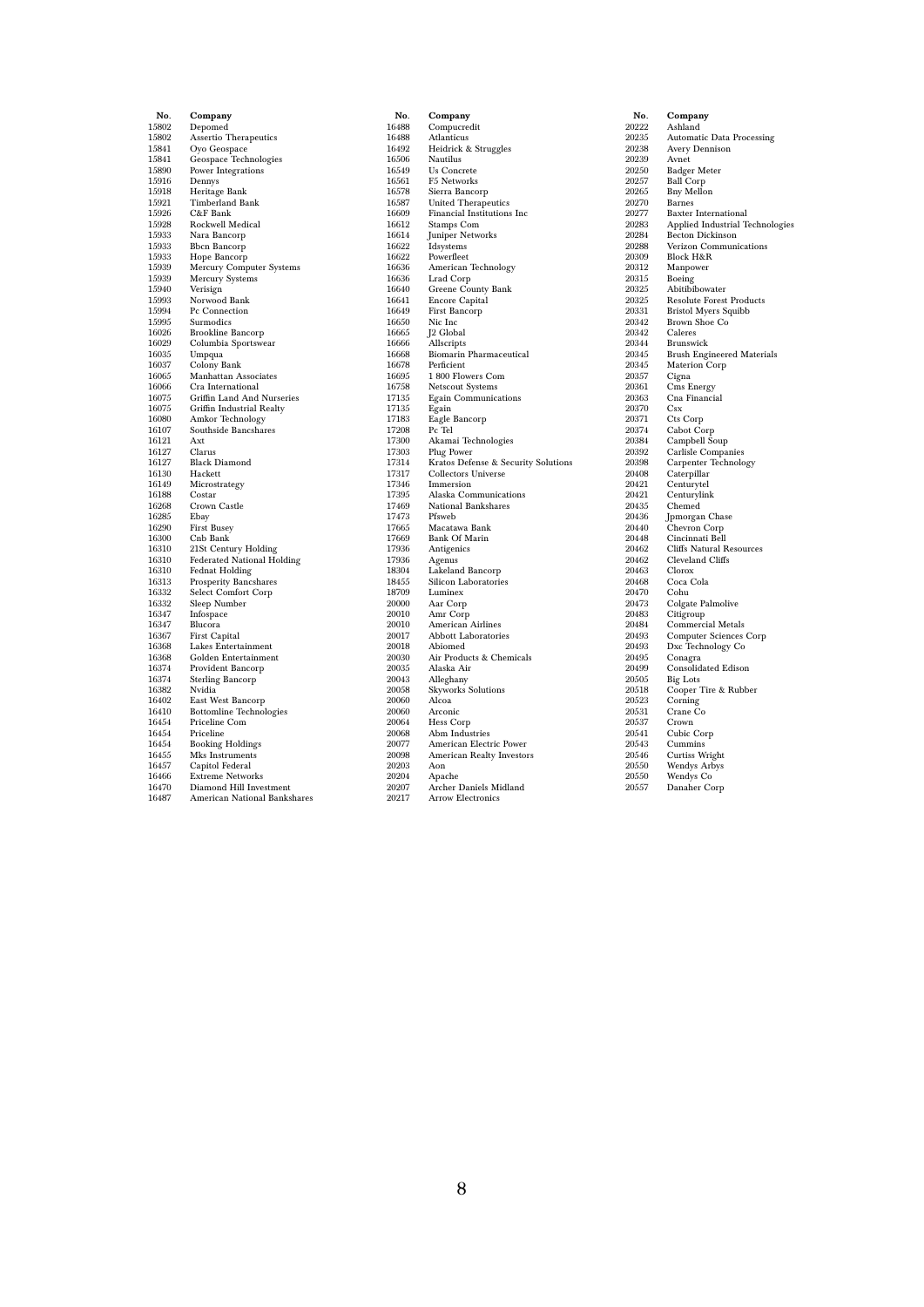| No.            | Company                                 |
|----------------|-----------------------------------------|
| 20561          | <b>Target Corp</b>                      |
| 20566          | Deere & Co                              |
| 20569          | Delta Air Lines                         |
| 20574          | Dte Energy Co                           |
| 20582          | Diebold                                 |
| 20582          | Diebold Nixdorf                         |
| 20585          | Diodes                                  |
| 20587          | <b>Disney Walt</b>                      |
| 20592          | <b>Dominion Resources</b>               |
| 20592          | <b>Dominion Energy</b>                  |
| 20594          | Donnelley Rr & Sons                     |
| 20596<br>20608 | Dover Corp                              |
| 20610          | Duke Energy                             |
| 20616          | Moodys<br>Perkinelmer                   |
| 20622          | Eastern Co                              |
| 20626          | Eastman Kodak                           |
| 20627          | Eaton Corp                              |
| 20642          | <b>Meritage Homes</b>                   |
| 20643          | <b>Emerson Electric</b>                 |
| 20653          | Ennis                                   |
| 20659          | Equifax                                 |
| 20662          | Eqt                                     |
| 20672          | Newmarket                               |
| 20678          | Exxon Mobil                             |
| 20681          | Fmc Corp                                |
| 20684          | Fpl Inc                                 |
| 20684          | Nextera Energy                          |
| 20698<br>20699 | Federal Signal<br>Ferro Corp            |
| 20750          | Ford Motor                              |
| 20763          | Freeport Mcmoran                        |
| 20773          | Gatx Corp                               |
| 20782          | Gannett                                 |
| 20782          | Tegna                                   |
| 20786          | Gencorp                                 |
| 20786          | Aerojet Rocketdyne                      |
| 20791          | General Dynamics                        |
| 20792          | General Electric                        |
| 20798          | <b>General Mills</b>                    |
| 20805          | Genesco                                 |
| 20807          | Genuine Parts Co                        |
| 20819<br>20834 | Glatfelter Ph<br>Goodyear Tire & Rubber |
| 20841          | Grainger Ww                             |
| 20851          | Viad                                    |
| 20868          | <b>Halliburton Company</b>              |
| 20881          | Harley Davidson                         |
| 20883          | Harris Corp                             |
| 20883          | L3Harris Technologies                   |
| 20884          | Harsco                                  |
| 20887          | Hasbro                                  |
| 20890          | Hawaiian Electric Industries            |
| 20897          | Hecla Mining                            |
| 20898          | Heico                                   |
| 20902<br>20906 | Helmerich & Payne                       |
| 20908          | Hershey Co<br>Hewlett Packard           |
| 20908          | Hp                                      |
| 20913          | Hill Rom                                |
| 20922          | <b>Holly Corp</b>                       |
| 20922          | Hollyfrontier                           |
| 20932          | <b>Hormel Foods</b>                     |
|                |                                         |

| No.            | Company                                  |
|----------------|------------------------------------------|
| 20939          | Centerpoint Energy                       |
| 20945          | Hubbell                                  |
| 20950          | Humana                                   |
| 20964          | Itt Corp                                 |
| 20965          | Idacorp                                  |
| 20968          | <b>Illinois Tool Works</b>               |
| 20981          | Griffon Corp                             |
| 20990          | Ibm                                      |
| 20991          | International Flavors & Frag             |
| 20994          | <b>International Paper</b>               |
| 20997          | Interpublic                              |
| 21018<br>21019 | Johnson & Johnson<br>Johnson Controls    |
| 21022          | <b>Transcontinental Realty Investors</b> |
| 21033          | Kansas City Southern                     |
| 21035          | <b>Westar Energy</b>                     |
| 21035          | Evergy                                   |
| 21037          | Kb Home                                  |
| 21041          | Kellogg                                  |
| 21045          | Kennametal                               |
| 21055          | Kimberly Clark                           |
| 21057          | Kirby                                    |
| 21068          | Kroger Company                           |
| 21072          | Lsb Industries                           |
| 21080          | Laclede                                  |
| 21080          | Spire                                    |
| 21097          | Leucadia National                        |
| 21097          | Jefferies Financial                      |
| 21100          | Vector Ltd                               |
| 21102          | Lilly Eli & Co                           |
| 21105          | <b>Lincoln National</b>                  |
| 21110          | <b>Lockheed Martin</b>                   |
| 21111          | Loews                                    |
| 21121<br>21128 | Louisiana Pacific                        |
| 21130          | Mbia<br>Mdc Holdings                     |
| 21132          | Mdu Resources                            |
| 21158          | Marsh & Mclennan                         |
| 21161          | Masco                                    |
| 21168          | Mattel                                   |
| 21177          | Mcdonalds                                |
| 21179          | Mcgraw Hill                              |
| 21179          | S&P Global                               |
| 21185          | Cvs Caremark                             |
| 21185          | Cvs Health                               |
| 21188          | Merck & Co                               |
| 21189          | Meredith Corp                            |
| 21201          | Entergy                                  |
| 21205          | 3M                                       |
| 21206          | Allete                                   |
| 21224          | Morgan Stanley                           |
| 21230          | Motorola                                 |
| 21236<br>21242 | Murphy Oil<br>Nvr Inc                    |
| 21244          | Nisource                                 |
| 21245          | Nl Industries                            |
| 21255          | National Fuel Gas                        |
| 21258          | <b>Tenet Healthcare</b>                  |
| 21259          | National Presto Industries               |
| 21265          | Navistar                                 |
| 21286          | <b>Newmont Mining</b>                    |
| 21286          | Newmont Goldcorp                         |
| 21294          | Norfolk Southern                         |
|                |                                          |

| No.   | Company                          |
|-------|----------------------------------|
| 21299 | Northeast Utilities              |
| 21299 | <b>Eversource Energy</b>         |
| 21300 | Xcel Energy                      |
| 21303 | Northrop Grumman                 |
| 21305 | Wells Fargo                      |
| 21308 | Nucor                            |
| 21322 | Occidental Petroleum             |
| 21326 | Firstenergy                      |
| 21328 | Oge Energy                       |
| 21329 | Olin                             |
| 21332 | Oneok                            |
| 21346 | Overseas Shipholding             |
| 21348 | Oxford Industries                |
| 21349 | <b>Pulte Homes</b>               |
| 21349 | Pulte                            |
| 21351 | Ppg Industries                   |
| 21356 | Pg&E                             |
| 21365 | Park Electrochemical             |
| 21365 | Park Aerospace                   |
| 21366 | Pioneer Natural Resources        |
| 21367 | Parker Hannifin                  |
| 21372 | American Financial               |
| 21376 | Ppl Corp                         |
| 21384 | Pepsico                          |
| 21385 | <b>Tutor Perini</b>              |
| 21394 | Pfizer                           |
| 21396 | Exelon                           |
| 21398 | Altria                           |
| 21401 | Conocophillips                   |
| 21402 | Phillips Van Heusen              |
| 21402 | Pvh                              |
| 21409 | Pinnacle West Capital            |
| 21411 | <b>Pitney Bowes</b>              |
| 21414 | <b>Brinks</b>                    |
| 21425 | Polaris                          |
| 21430 | <b>Portland General Electric</b> |
| 21446 | Procter & Gamble                 |
| 21457 | <b>Pnm Resources</b>             |
| 21458 | Public Service Enterprise        |
| 21482 | Rpc                              |
| 21515 | Rite Aid                         |
| 21526 | Rogers Corp                      |
| 21530 | Rollins                          |
| 21541 | Ryder Systems                    |
| 21543 | <b>Edison International</b>      |
| 21545 | Sjw Corp                         |
| 21548 | Spx Corp                         |
| 21551 | Safeguard Scientifics            |
| 21578 | Schwab Charles                   |
| 21594 | Intricon                         |
| 21596 | Semtech                          |
| 21599 | Service Corp International       |
| 21609 | Sherwin Williams                 |
| 21625 | Smith Ao                         |
| 21629 | Smucker Jm                       |
| 21637 | South Jersey Industries          |
| 21640 | Southern Co                      |
| 21645 | At&T                             |
| 21658 | <b>Standard Motor Products</b>   |
| 21662 | Standex International            |
| 21664 | <b>Stanley Works</b>             |
| 21664 | Stanley Black & Decker           |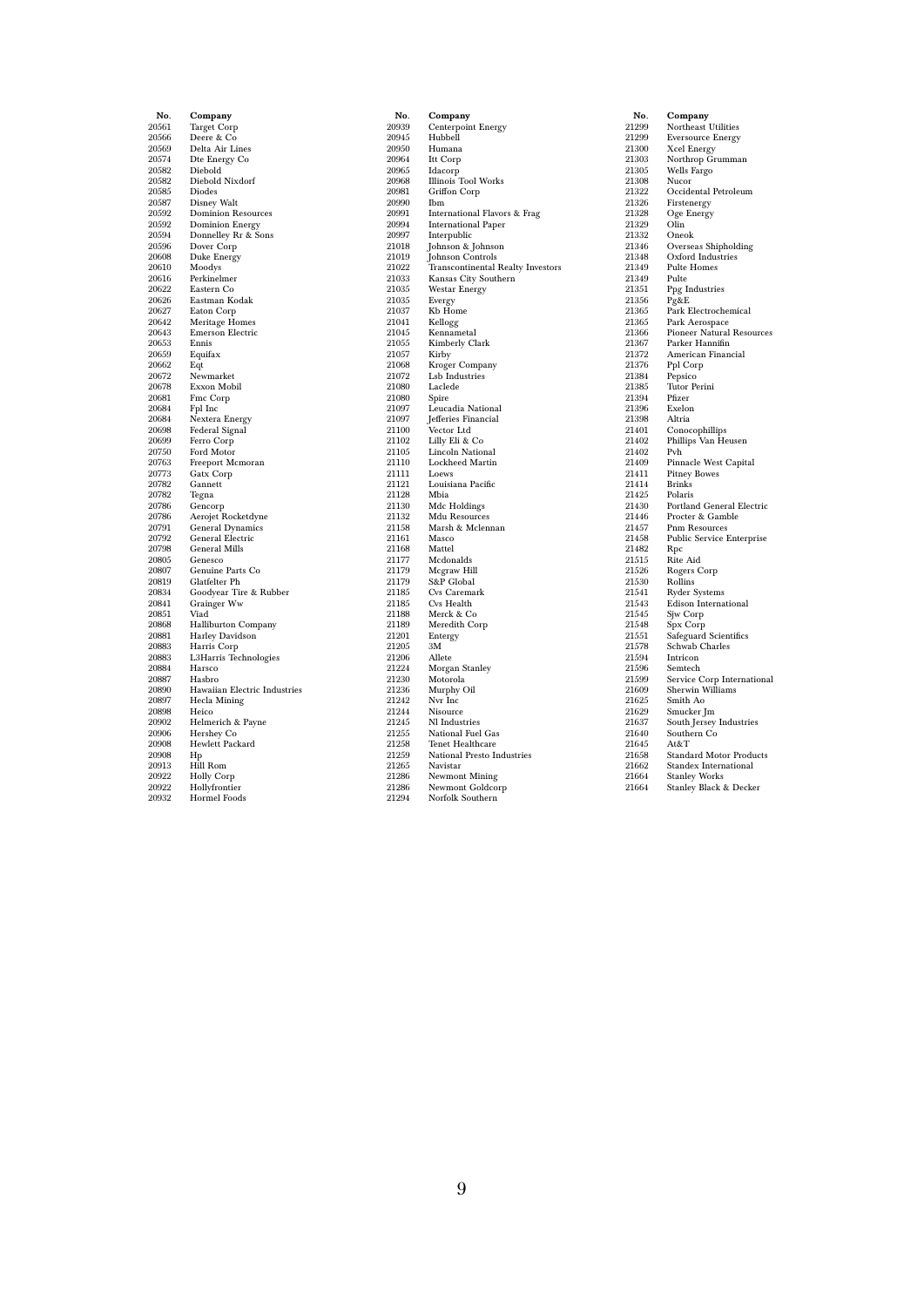| No.            | Company                            |
|----------------|------------------------------------|
| 21669          | Stepan Company                     |
| 21693          | Superior Industries                |
| 21694          | Superior Uniform                   |
| 21694          | Superior Of Companies              |
| 21698          | Sysco                              |
| 21718          | Tejon Ranch                        |
| 21722          | Allegheny Technologies             |
| 21723          | Teleflex                           |
| 21731          | Teradyne                           |
| 21737<br>21743 | Texas Instruments<br>Textron       |
| 21752          | Tidewater                          |
| 21753          | Tiffany & Co                       |
| 21758          | <b>Timken Company</b>              |
| 21763          | <b>Tootsie Roll</b>                |
| 21764          | Torchmark                          |
| 21764          | Globe Life                         |
| 21783          | <b>Trinity Industries</b>          |
| 21793          | Ual Corp                           |
| 21793          | United Continental                 |
| 21793          | <b>United Airlines</b>             |
| 21794          | Ugi Corp                           |
| 21795          | Marathon Oil                       |
| 21798          | Unum                               |
| 21808          | Ameren                             |
| 21810          | <b>Union Pacific</b>               |
| 21814          | Unisys                             |
| 21826<br>21835 | United States Cellular<br>Unitil   |
| 21838          | <b>Universal Corporation</b>       |
| 21849          | Vf Corp                            |
| 21854          | Valhi                              |
| 21859          | Varian Medical Systems             |
| 21869          | Vishay Intertechnology             |
| 21876          | Vulcan Materials                   |
| 21880          | <b>Wal Mart Stores</b>             |
| 21880          | Walmart                            |
| 21881          | Walgreen                           |
| 21890          | Avista                             |
| 21900          | <b>Weis Markets</b>                |
| 21913          | Meadwestvaco                       |
| 21913          | Westrock                           |
| 21916<br>21923 | Whirlpool<br>Williams Cos          |
| 21927          | Winnebago Industries               |
| 21931          | Wisconsin Energy                   |
| 21931          |                                    |
| 21935          | Wec Energy<br>Wolverine World Wide |
| 21936          | Foot Locker                        |
| 21945          | Xerox                              |
| 21948          | Harbinger                          |
| 21948          | Hrg                                |
| 21948          | Spectrum Brands                    |
| 21949          | Tjx Companies                      |
| 22075          | Idex                               |
| 22095          | Tredegar                           |
| 22113          | Eog Resources                      |
| 22168          | Honeywell                          |
| 22462<br>22462 | Owens Ill<br>Oi Glass              |
| 22807          | <b>Mueller Industries</b>          |
| 22856          | Macys                              |
| 23285          | Kaiser Aluminum                    |
|                |                                    |

| No.            | Company                                  |
|----------------|------------------------------------------|
| 23511          | Packaging Corp America                   |
| 24025          | Newpark Resources                        |
| 25268          | Magellan Health                          |
| 25865          | Jack In The Box                          |
| 26024          | Cabot Oil & Gas                          |
| 26048          | St Joe Company                           |
| 26080          | Tyler Technologies                       |
| 26087          | <b>Benchmark Electronics</b>             |
| 26113          | Esco Technologies                        |
| 26127          | 3D Systems Corp                          |
| 26503          | <b>Rgc Resources</b>                     |
| 27454          | Lincoln Electric                         |
| 27497          | Woodward                                 |
| 27610          | York Water Company                       |
| 27626          | Movado                                   |
| 27836          | Radnet                                   |
| 27849          | Churchill Downs                          |
| 28858          | Landstar System                          |
| 28924          | Covanta Holding                          |
| 28947          | Northrim Bancorp                         |
| 29009          | Autozone                                 |
| 29028          | <b>United States Steel</b>               |
| 29052          | Ambac Financial                          |
| 29067          | Mgic Investment                          |
| 29231          | Haynes International                     |
| 29327<br>29347 | Wabash National<br>Horace Mann Educators |
| 29432          | Callaway Golf                            |
| 29489          | <b>Boston Scientific</b>                 |
| 29494          | Kohls                                    |
| 29505          | First Commonwealth Bank                  |
| 29506          | Franklin Covey                           |
| 29602          | Radian                                   |
| 29610          | Minerals Technologies                    |
| 29710          | Kadant                                   |
| 29717          | <b>Chart Industries</b>                  |
| 29780          | Ethan Allen Interiors                    |
| 29805          | Aptargroup                               |
| 29863          | Reinsurance Of America                   |
| 29870          | Allstate                                 |
| 29930          | <b>Stone Energy</b>                      |
| 29930          | Talos Energy                             |
| 29936          | Borgwarner                               |
| 29956          | Belden                                   |
| 29992          | <b>Boyd Gaming</b>                       |
| 30020          | Amerco                                   |
| 30033          | Incyte                                   |
| 30036          | Mi Homes                                 |
| 30070          | Eastman Chemical                         |
| 30106          | Plantronics                              |
| 30249          | Albemarle                                |
| 30251          | <b>Beazer Homes</b>                      |
| 30260          | Martin Marietta Materials                |
| 30381          | Eagle Materials                          |
| 30388          | Lear Corp                                |
| 30446          | Greenbrier Companies                     |
| 30474          | Reliance Steel & Aluminum                |
| 30513          | Capital One Financial                    |
| 30521          | Mckesson                                 |
| 30829          | <b>Itt Educational Services</b>          |
| 30886          | Darden Restaurants                       |
| 30897          | Systemax                                 |
| 30898          | Hawaiian                                 |

| No.   | Company                               |
|-------|---------------------------------------|
| 30913 | Wabtec                                |
| 30958 | Hanover Insurance                     |
| 30975 | Davita                                |
| 31205 | Schweitzer Mauduit                    |
| 31208 | Waters Corp                           |
| 31386 | Hartford Financial                    |
| 31389 | Novavax                               |
| 31574 | Southern Copper                       |
| 31647 | Tupperware Brands                     |
| 31661 | <b>Factset Research Systems</b>       |
| 31710 | Guess                                 |
| 31714 | Mma Capital                           |
| 31769 | Nov                                   |
| 31779 | Triumph                               |
| 31780 | Penske Automotive                     |
| 31832 | Ncr                                   |
| 31838 | Quest Diagnostics                     |
| 31841 | Tenneco                               |
| 31847 | Rockwell Automation                   |
| 31854 | <b>International Bancshares Corp</b>  |
| 31890 | Administaff                           |
| 31890 | Insperity                             |
| 31896 | Scbt Financial                        |
| 31896 | <b>First Financial</b>                |
| 31896 | South State Bank                      |
| 31907 | Unity Bancorp                         |
| 31933 | Vail Resorts                          |
| 31946 | Autoliv                               |
| 31979 | Knoll                                 |
| 31994 | Comfort Systems Usa                   |
| 32004 | Maximus                               |
| 32014 | Startek                               |
| 32025 | Corrections Corp America              |
| 32025 | Corecivic                             |
| 32039 | Jones Lang Lasalle                    |
| 32054 | Ametek                                |
| 32066 | Valero Energy                         |
| 32092 | Arvinmeritor                          |
| 32092 | Meritor                               |
| 32093 | Yum Brands                            |
| 32101 | Camden National                       |
| 32102 | Capital Senior Living                 |
| 32108 | Dril Quip                             |
| 32111 | Group 1 Automotive                    |
| 32122 | Stoneridge                            |
| 32132 | Choice Hotels                         |
| 32136 | <b>Affiliated Managers</b>            |
| 32158 | Mettler Toledo                        |
| 32162 | Spectrum Brands                       |
| 32164 | Sonic Automotive                      |
| 32174 | Corn Products International           |
| 32174 | Ingredion                             |
| 32185 | Mid Penn Bancorp                      |
| 32191 | <b>United Rentals</b>                 |
| 33945 | Rurban Financial                      |
| 33945 | Sb Financial                          |
| 34633 | <b>Integrated Electrical Services</b> |
| 34633 | Ies Holdings                          |
| 34660 | Quanta Services                       |
| 34684 | Wr Grace & Co                         |
| 34702 | Sealed Air                            |
| 34715 | <b>Red Lion Hotels</b>                |
|       |                                       |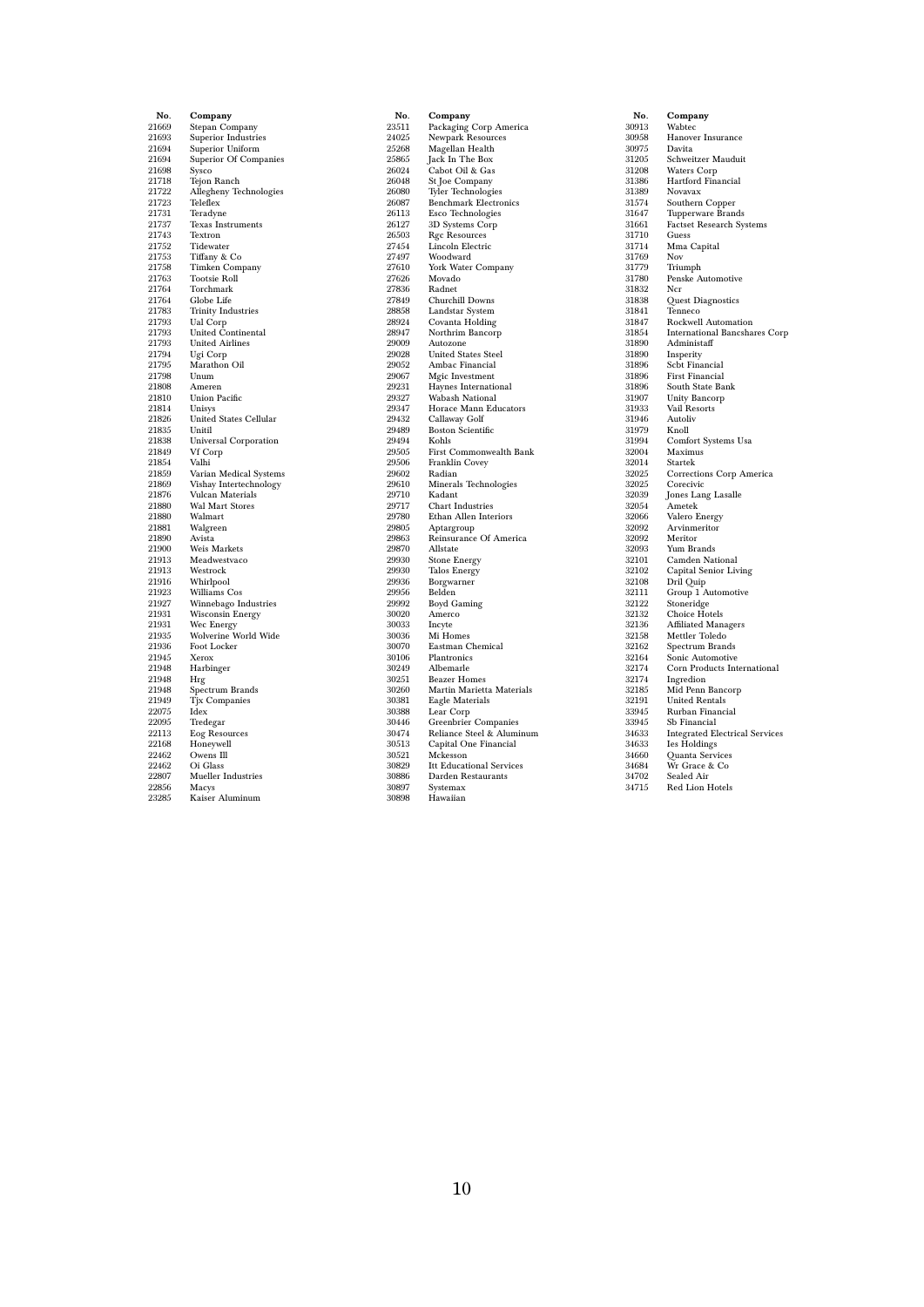| No.            | Company                                          |
|----------------|--------------------------------------------------|
| 34751          | Innospec                                         |
| 34788          | Marinemax                                        |
| 34798          | Sempra Energy                                    |
| 34838          | <b>Republic Services</b>                         |
| 34846          | Heritage Commerce                                |
| 34857          | Salisbury Bancorp                                |
| 34949          | Inovio Biomedical                                |
| 34949          | Inovio Pharmaceuticals                           |
| 34964          | American Axle                                    |
| 34977          | Entercom Communications                          |
| 35026          | <b>Consol Energy</b>                             |
| 35026          | <b>Cnx Resources</b>                             |
| 35031          | Jefferies                                        |
| 35037          | Trex Company                                     |
| 35048          | Goldman Sachs                                    |
| 35057          | Wesco<br>Lennox International                    |
| 35177<br>35205 | Mercantile Bank                                  |
| 35222          | Devon Energy                                     |
| 36336          | Blackrock                                        |
| 36337          | Circor                                           |
| 36338          | <b>Citizens Holding</b>                          |
| 36364          | <b>Agilent Technologies</b>                      |
| 36380          | Teledyne Technologies                            |
| 36949          | Plasmatech Biopharmaceuticals                    |
| 36949          | Abeona Therapeutics                              |
| 36952          | <b>Edwards Lifesciences</b>                      |
| 36954          | Energizer                                        |
| 36954          | <b>Edgewell Personal Care</b>                    |
| 37138          | Metlife                                          |
| 37148          | <b>Cabot Microelectronics</b>                    |
| 37154          | Exelixis                                         |
| 37161          | Healthstream                                     |
| 37167          | <b>Lexicon Pharmaceuticals</b>                   |
| 37168          | Liveperson                                       |
| 37176          | On Semiconductor                                 |
| 37188          | Sangamo                                          |
| 37195          | Vasco Data Security                              |
| 37195          | Onespan                                          |
| 37472          | Regis                                            |
| 37496          | Nrg Energy                                       |
| 37524          | Pixelworks                                       |
| 37528          | Sonus Networks                                   |
| 37528<br>37659 | Ribbon Communications<br>Berkshire Hills Bancorp |
| 37660          | <b>Charles River Laboratories</b>                |
| 37664          | Community Health Systems                         |
| 37682          | Visteon                                          |
| 37716          | Hawthorn Bancshares                              |
| 37718          | Pacwest Bancorp                                  |
| 37726          | Insmed                                           |
| 37727          | <b>Intuitive Surgical</b>                        |
| 37737          | Pacific Mercantile Bancorp                       |
| 37913          | Axcelis Technologies                             |
| 37917          | Arena Pharmaceuticals                            |
| 37931          | Endo Pharmaceuticals                             |
| 37931          | Endo Health Solutions                            |
| 37931          | Endo International                               |
| 37932          | Entegris                                         |
| 37938          | Illumina                                         |
| 37952          | Pain Therapeutics                                |
| 37952          | Cassava Sciences                                 |
| 38406          | Bruker                                           |
|                |                                                  |

| No.            | Company                                    |
|----------------|--------------------------------------------|
| 38418          | Mandalay Digital                           |
| 38418          | Digital Turbine                            |
| 38419          | Equinix                                    |
| 38463          | Spartan Stores                             |
| 38463          | Spartannash                                |
| 39150          | Greatbatch                                 |
| 39150          | Integer Corp                               |
| 39159          | Durect                                     |
| 39177          | Ttm Technologies                           |
| 40143          | Coach                                      |
| 40143          | Tapestry                                   |
| 40213          | Shenandoah Telecom Company                 |
| 40996          | <b>Novatel Wireless</b>                    |
| 40996          | Inseego                                    |
| 40998          | Rigel Pharmaceuticals                      |
| 41007          | Peapack Gladstone Bank                     |
| 41060          | Harvard Bioscience                         |
| 41080          | Fluor Corp                                 |
| 41154<br>41157 | Align Technology<br><b>Exact Sciences</b>  |
| 41159          | Hanmi Bank                                 |
| 41168          | Global Payments                            |
| 41257          | Marine Products Corp                       |
| 41259          | Oil States International                   |
| 41265          | Antares Pharma                             |
| 41367          | <b>Flowers Foods</b>                       |
| 41388          | First Community Bancshares                 |
| 41391          | <b>Seattle Genetics</b>                    |
| 41460          | First Citizens Bank                        |
| 41460          | Civista Bancshares                         |
| 41464          | Shore Bancshares                           |
| 41562          | <b>Taser International</b>                 |
| 41562          | Axon Enterprise                            |
| 41564          | United Security Bankshares                 |
| 41580          | Peabody Energy                             |
| 41671          | Alliance Data Systems                      |
| 41673          | Fidelity National Information Services     |
| 41678          | Fmc Technologies                           |
| 41813          | Natus Medical                              |
| 41820          | <b>Pdf Solutions</b>                       |
| 41822          | Wright Medical                             |
| 41870          | Zimmer                                     |
| 41870          | Zimmer Biomet                              |
| 41979          | Mackinac Financial Corp                    |
| 41980          | Omnicell                                   |
| 42114          | Preformed Line Products                    |
| 42265          | <b>Cross Country Healthcare</b>            |
| 42273          | Wellpoint                                  |
| 42273<br>42285 | Anthem                                     |
| 42396          | Principal Financial<br>Penns Woods Bancorp |
| 42400          | Amn Healthcare                             |
| 42401          | <b>Acuity Brands</b>                       |
| 42402          | Advance Auto Parts                         |
| 42430          | Weight Watchers                            |
| 42430          | Ww International                           |
| 42517          | Five Star Quality Care                     |
| 42517          | <b>Five Star Senior Living</b>             |
| 42524          | <b>Prudential Financial</b>                |
| 42533          | Westfield Financial                        |
| 42533          | Western New England Bancorp                |
| 42540          | Centene Corp                               |
| 42541          | 1St Constitution Bancorp                   |

No. Company 42651 Synaptics 42769 Cogent Communications 42784 Mantech 42912 United Community Banks 42915 Asbury Automotive 42997 Jetblue Airways  $\begin{tabular}{ll} 43014 & Lannett \\ 43140 & Computer Programs & Systems \\ 43145 & Nefflik \\ 43146 & Overstock Com \\ 43147 & Pinnacle Financial partners \\ 43149 & Verint Systems \\ 43159 & Empro Industries \\ 43253 & Hoolelivery Sciences \\ 43251 & Dester Fourier \\ 43261 & West Bank \\ \end{tabular}$ 43281 Westwood 43326 Calavo Growers 43328 Kirklands 43332 Red Robin Gourmet Burgers 43340 Cit Bank 43449 First Pactrust Bancorp Bank Of California 43449<br>43508 Saia<br>43519 Carn<br>43520 Cima 43519 Carmax 43520 Cimarex Energy 43620 Wynn Resorts 43626 Dicks Sporting Goods 43631 Natural Gas Services 43633 Newcastle Investment Drive Shack<br>Ceva 43633<br>43688<br>43689<br>43690 43689 Parke Bancorp 43690 Portfolio Recovery Associates  $\begin{array}{c} 43690 \\ 43691 \end{array}$ 43690 Pra<br>43691 Safety Insurance<br>43845 First Community<br>43857 Provident Financ 43845 First Community Corp 43857 Provident Financial Services 43861 Nve Corp 44055 Heartland Financial 44115 Formfactor 44168 Cavco Industries 44176 Netgear 44184 Molina Healthcare 44272 Graphic Packaging Holding 44290 Providence Service 44292 Texas Capital Bancshares 44293 Univest 44497 Lkq Corp 44505 Biosante Pharmaceuticals 44505 Ani Pharmaceuticals 44506 Carters<br>44612 Synnex 44612 Synnex<br>44613 Whiting<br>44619 Conns 44613 Whiting Petroleum 44619 Conns 44623 Marlin Business Services 44631 Tessera Technologies 44631 Tessera Holding 44631 Tesser<br>44631 Xperi<br>44633 Zhone<br>44633 Dasan 44633 Zhone Technologies 44633 Dasan Zhone Solutions 44689 Marshall Edwards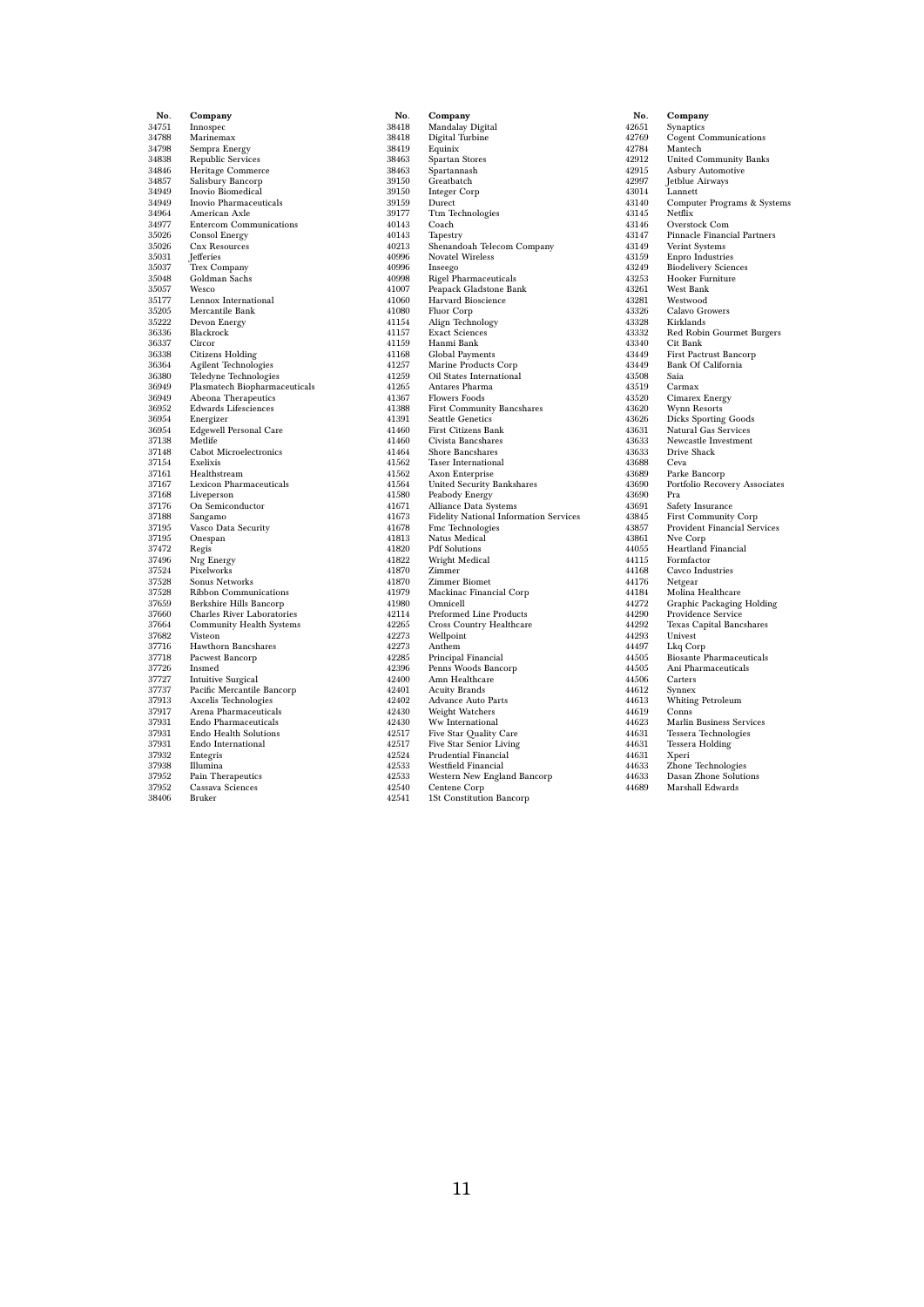| No.            | Company                                           |
|----------------|---------------------------------------------------|
| 44689          | Mei Pharma                                        |
| 44699          | American Equity Investment Life                   |
| 44705          | Compass Minerals                                  |
| 44712          | Kronos Worldwide                                  |
| 44726          | Tempur Pedic                                      |
| 44726          | Tempur Sealy                                      |
| 44727          | Universal Technical Institute                     |
| 44816          | <b>Petmed Express</b>                             |
| 44885          | Dynavax Technologies                              |
| 44891          | Bancorp                                           |
| 44892          | Hilltop                                           |
| 44893          | Assurant                                          |
| 44994          | Cutera                                            |
| 44995          | Central Valley Community Bancorp                  |
| 44999          | Signature Bank                                    |
| 45004          | Ultra Clean                                       |
| 45081          | Corcept Therapeutics                              |
| 45082          | Cytokinetics                                      |
| 45176          | Greenhill & Co                                    |
| 45186          | <b>Express 1 Expedited Solution</b>               |
| 45186          | Xpo Logistics                                     |
| 45190          | Acadia Pharmaceuticals                            |
| 45191          | Alnylam Pharmaceuticals                           |
| 45192<br>45197 | Angiodynamics<br>Nuvasive                         |
| 45203          |                                                   |
| 45203          | Standard Parking<br>Sp Plus                       |
| 45286          | Moneygram                                         |
| 45288          | Salesforce Com                                    |
| 45295          | <b>Bank Of Commerce</b>                           |
| 45305          | Momenta Pharmaceuticals                           |
| 45379          | Dominos Pizza                                     |
| 45380          | Enersys                                           |
| 45417          | Blackbaud                                         |
| 45425          | Mannkind                                          |
| 45467          | Cohen & Steers                                    |
| 45475          | Westlake Chemical                                 |
| 45478          | Commercial Vehicle                                |
| 45555          | Beacon Roofing Supply                             |
| 45559          | Southern First Bancshares                         |
| 45679          | <b>B&amp;G</b> Foods                              |
| 45695          | Mosaic Company                                    |
| 45708          | Ada Es                                            |
| 45708          | <b>Advanced Emissions Solutions</b>               |
| 45716          | Huron Consulting                                  |
| 45728          | Theravance                                        |
| 45732          | Texas Roadhouse                                   |
| 45865          | Halozyme Therapeutics                             |
| 45869          | Neenah Paper                                      |
| 45871          | Ormat Technologies                                |
| 45878          | Marketaxess                                       |
| 45879          | Monolithic Power Systems                          |
| 45886          | Usa Mobility                                      |
| 45886<br>45993 | Spok                                              |
|                | Ames National                                     |
| 46014<br>46014 | <b>Bill Barrett</b><br><b>Highpoint Resources</b> |
| 46024          | Las Vegas Sands                                   |
| 46026          | Macquarie Infrastructure                          |
| 46102          | W & T Offshore                                    |
| 46103          | Citizens & Northern                               |
| 46107          | Majesco Entertainment                             |
| 46107          | Polarityte                                        |
|                |                                                   |

| No.            | Company                                                         |
|----------------|-----------------------------------------------------------------|
| 46112          | Summit Financial                                                |
| 46156          | Huntsman                                                        |
| 46162          | Prestige Brands                                                 |
| 46162          | Prestige Consumer Healthcare                                    |
| 46169          | Wright Express                                                  |
| 46169          | Wex Inc                                                         |
| 46272          | Enterprise Bancorp                                              |
| 46273          | <b>Enterprise Financial Services</b>                            |
| 46281          | Kearny                                                          |
| 46282          | Nasdaq Omx                                                      |
| 46282<br>46284 | Nasdaq<br>Preferred Bank                                        |
| 46285          | Threshold Pharmaceuticals                                       |
| 46285          | Molecular Templates                                             |
| 46287          | <b>Universal Truckload Services</b>                             |
| 46287          | <b>Universal Logistics</b>                                      |
| 46441          | <b>B</b> Of I Holding                                           |
| 46441          | Axos Financial                                                  |
| 46444          | Prudential Bank                                                 |
| 46559          | $_{\rm{Dexcom}}$                                                |
| 46691          | Citi Trends                                                     |
| 46692          | Morningstar                                                     |
| 46694          | Plumas Bancorp                                                  |
| 46697          | Zumiez                                                          |
| 46701          | Air Transport Services                                          |
| 46844          | Bankfinacial                                                    |
| 46846          | <b>Builders Firstsource</b>                                     |
| 46857          | Lhc Group                                                       |
| 46889          | Treehouse Foods                                                 |
| 46890          | Western Alliance Bank                                           |
| 46992<br>47009 | <b>Flotek Industries</b><br><b>Consolidated Communcications</b> |
| 47013          | Expedia                                                         |
| 47018          | Genco Shipping & Trading                                        |
| 47179          | Acco Brands                                                     |
| 47183          | <b>Cf</b> Industries                                            |
| 47203          | Atricure                                                        |
| 47214          | Omega Flex                                                      |
| 47216          | Rbc Bearings                                                    |
| 47217          | Ruths Hospitality                                               |
| 47422          | Ameriprise Financial                                            |
| 47428          | Global Cash Access                                              |
| 47428          | Everi                                                           |
| 47864          | <b>Fidelity National</b>                                        |
| 47869          | Tal International                                               |
| 47877          | <b>First Business Bank</b>                                      |
| 47880<br>47887 | <b>Investors Bancorp</b><br>Waterstone Financial                |
| 48766          | Amerisafe                                                       |
| 48773          | Irobot                                                          |
| 48778          | Sunpower                                                        |
| 48786          | Brookdale Senior Living                                         |
| 48793          | Intercontinentalexchange                                        |
| 49991          | <b>Bcb Bancorp</b>                                              |
| 49994          | Core Mark                                                       |
| 50000          | Loral Space & Communications                                    |
| 50016          | Live Nation Entertainment                                       |
| 50184          | Chipotle Mexican Grill                                          |
| 50199          | H & E Equipment Services                                        |
| 50290          | Acorda Therapeutics                                             |
| 50293          | Crocs                                                           |
| 50297          | <b>Liquidity Services</b>                                       |
| 50314          | Koppers                                                         |

No. Company 50323 Gulfport Energy 50481 Transdigm 50489 Green Plains 50600 Targacept 50600 Catalyst Biosciences 50601 Vanda Pharmaceuticals 50609 General Finance<br>50694 Delek U S 50694 Delek U S 50706 Vonage 50731 First Bancshares 50732 Transcept Pharmaceuticals 50732 Paratek Pharmaceuticals 50830 Community Bankers Trust<br>50854 Alphatec 50854 Alphatec 50861 Home Bancshares 50864 Luna Innovations 50865 New Century Bancorp 50865 Select Bancorp 50867 Pgt Innovations 50869 Cardiovascular Systems 50870 Synchronoss Technologies 50965 Wyndham 51096 Hanesbrands<br>51110 Innerworking 51110 Innerworkings 51196 Western Union 51198 Commvault Systems 51205 Icf International 51209 Porter Bancorp 51209 Limestone Bancorp 51213 Ziopharm Oncology 51306 Ehealth 51308 Exlservice 51311 Lemaitre Vascular 51321 Armstrong World Industries 51337 Owens Corning 51338 Saic<br>51338 Leidos 51338 Leidos Emergent Biosolutions<br>Hertz 51423 Hertz 51423 Herc Holdings  $\begin{array}{c} 51426 \\ 51442 \end{array}$  $\begin{tabular}{ll} 51426 &\quad & \texttt{Catalyst} {\bf {\emph{P}}harmacential} \\ 51442 &\quad & \texttt{Catalyst} {\bf {\emph{P}}harmacential} \\ 51454 &\quad & \texttt{Orbcomm} \\ 51457 &\quad & \texttt{Southern National Bancc} \\ \end{tabular}$ 51447 First Solar 51454 Orbcomm 51457 Southern National Bancorp 51459 Willdan<br>51546 Altra 51546 Altra<br>51547 Allegia<br>51552 Great 51547 Allegiant Travel 51552 Great Lakes Dredge & Dock 51555 Ipg Photonics 51559 Medicinova 51565 Carrols Restaurant<br>51568 Sally Beauty 51568 Sally Beauty 51635 Employers 51651 Aerovironment 51792 Information Services<br>51803 Accuray 51803 Accuray 51811 National Cinemedia 51815 Us Auto Parts Network 51819 Synta Pharmaceuticals 51819 Madrigal Pharmaceuticals 51962 Broadridge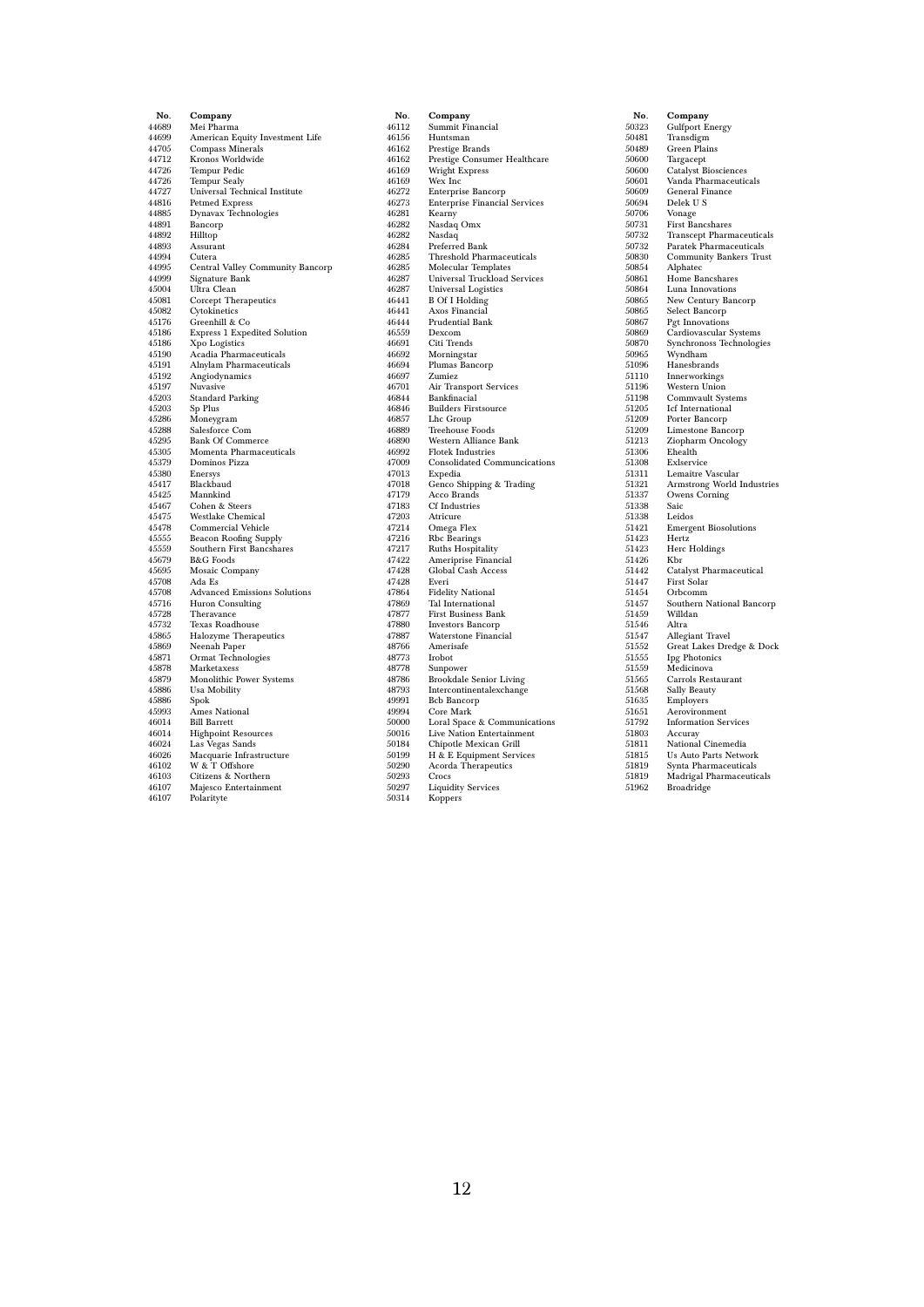| No.            | Company                             |
|----------------|-------------------------------------|
| 51966          | Domtar                              |
| 51992          | Glu Mobile                          |
| 51993          | Gsi Technology                      |
| 51998          | Super Micro Computer                |
| 52115          | Cinemark                            |
| 52120          | <b>Metropcs Communications</b>      |
| 52120          | T Mobile                            |
| 52134          | Essa Bancorp                        |
| 52142          | <b>Tfs Financial</b>                |
| 52247          | Aecom                               |
| 52251          | Cai International                   |
| 52253          | <b>Continental Resources</b>        |
| 52284          | Biodel                              |
| 52284          | Albireo Pharma                      |
| 52287          | Clean Energy Fuels                  |
| 52292<br>52301 | Amicus Therapeutics                 |
| 52303          | Insulet                             |
| 52369          | Techtarget<br><b>Biofuel Energy</b> |
| 52369          | Green Brick Partners                |
| 52376          | Infinera Corp                       |
| 52378          | <b>Limelight Networks</b>           |
| 52381          | Comscore                            |
| 52396          | <b>Discover Financial Services</b>  |
| 52408          | Pros Holdings                       |
| 52520          | Dice                                |
| 52520          | Dhi                                 |
| 52547          | Lululemon                           |
| 52669          | Masimo                              |
| 52670          | Mercadolibre                        |
| 52677          | Virtusa                             |
| 52684          | Concho Resources                    |
| 52690          | Exterran                            |
| 52690          | Archrock                            |
| 52762          | Teradata                            |
| 52773          | <b>First Financial Northwest</b>    |
| 52785          | Townebank                           |
| 52788          | <b>Ulta Salon Cosmetics</b>         |
| 52788          | Ulta Beauty                         |
| 52793<br>52830 | Cvr Energy                          |
| 52838          | Energysolutions                     |
| 52838          | Searchmedia<br>Tiger Media          |
| 52838          | Idi Inc                             |
| 52838          | Cogint                              |
| 52838          | Fluent                              |
| 52839          | Lumber Liquidators                  |
| 52840          | Msci                                |
| 52845          | <b>Kennedy Wilson</b>               |
| 52847          | Sandridge Energy                    |
| 52854          | American Public Education           |
| 52858          | Ensign                              |
| 52863          | Northfield Bancorp                  |
| 52874          | Athersys                            |
| 52875          | Cardtronics                         |
| 52884          | Orion Energy Systems                |
| 52889          | <b>Titan Machinery</b>              |
| 52892          | Forestar                            |
| 52898          | K12                                 |
| 52920          | Meridian Bancorp                    |
| 52956          | Dana Holding                        |
| 52956          | Dana Incorporated                   |
| 52958          | <b>Iridium Communications</b>       |

| No.            | Company                                     |
|----------------|---------------------------------------------|
| 52967          | Cardionet                                   |
| 52967          | Biotelemetry                                |
| 52968          | Heritage Crystal Clean                      |
| 52970          | Midwestone Financial                        |
| 52975          | Hillenbrand                                 |
| 52978          | Philip Morris                               |
| 52985          | American Water Works                        |
| 52993          | Intrepid Potash                             |
| 53000          | <b>Quanex Building Products</b>             |
| 53008          | Colfax                                      |
| 53043          | Bridge Bancorp                              |
| 53050          | John Bean Technologies                      |
| 53059          | <b>Energy Recovery</b>                      |
| 53060          | Homeowners Choice                           |
| 53060          | Hci Group                                   |
| 53076          | Primoris Services                           |
| 53077          | Tree Com                                    |
| 53077          | Lendingtree                                 |
| 53082          | Myr Group                                   |
| 53096          | Digimarc                                    |
| 53097          | First Savings Financial                     |
| 53098          | Home Bancorp                                |
| 53106          | <b>Grand Canyon Education</b>               |
| 53108          | Clearwater Paper                            |
| 53113          | Virtus Investment Partners                  |
| 53116<br>53137 | Oak Valley Bancorp                          |
| 53141          | Rosetta Stone                               |
|                | Orrstown Financial Services                 |
| 53155<br>53184 | Sharps Compliance<br>Globe Specialty Metals |
| 53187          | <b>Territorial Bancorp</b>                  |
| 53214          | <b>Select Medical</b>                       |
| 53234          | Mistras                                     |
| 53242          | <b>Addus Homecare</b>                       |
| 53247          | Echo Global Logistics                       |
| 53252          | Omeros                                      |
| 53256          | <b>Verisk Analytics</b>                     |
| 53264          | Dollar General                              |
| 53286          | Fortinet                                    |
| 53293          | Zagg                                        |
| 53300          | Kar Auction Services                        |
| 53301          | Kraton Performance Polymers                 |
| 53301          | Kraton                                      |
| 53305          | Pilgrims Pride                              |
| 53339          | Generac                                     |
| 53349          | Quinstreet                                  |
| 53353          | Calix                                       |
| 53366          | Aveo Pharmaceuticals                        |
| 53374          | Ss & C Tech                                 |
| 53383          | Primerica                                   |
| 53389          | Codexis                                     |
| 53399          | Sps Commerce                                |
| 53402          | Eagle Bancorp Montana                       |
| 53405          | Douglas Dynamics                            |
| 53406          | Express                                     |
| 53407          | First American Financial                    |
| 53419          | <b>Genmark Diagnostics</b>                  |
| 53423          | Limoneira                                   |
| 53428          | Telenav                                     |
| 53438          | Oasis Petroleum                             |
| 53439          | Qep Resources                               |
| 53440          | Six Flags Entertainment                     |
| 53443          | Vishay Precision                            |

| No.            | Company                          |
|----------------|----------------------------------|
| 53453          | Tesla                            |
| 53456          | Babcock & Wilcox                 |
| 53456          | <b>Bwx Technologies</b>          |
| 53461          | Envestnet                        |
| 53497          | Realpage                         |
| 53510          | Amyris                           |
| 53544          | Pacific Biosciences              |
| 53546          | Vera Bradley                     |
| 53554          | General Motors                   |
| 53556          | Howard Hughes                    |
| 53557          | Inphi Corp                       |
| 53561          | Park City                        |
| 53576          | Lpl Investment                   |
| 53576          | Lpl Financial                    |
| 53585          | Zogenix                          |
| 53609          | First Republic Bank              |
| 53610          | <b>Fleetcor Technologies</b>     |
| 53621          | Targa Resources Corp             |
| 53622          | Walker & Dunlop                  |
| 53624          | Acnb                             |
| 53632          | Rignet                           |
| 53635          | Ventrus Biosciences              |
| 53635          | Assembly Biosciences             |
| 53639          | Oconee Federal                   |
| 53647          | Bankunited                       |
| 53649          | Demand Media                     |
| 53649          | Leaf Ltd                         |
| 53668          | Neophotonics                     |
| 53673          | <b>Acelrx Pharmaceuticals</b>    |
| 53677          | Fluidigm                         |
| 53682          | Pacira Pharmaceuticals           |
| 53682          | Pacira Biosciences               |
| 53687          | Ally Financial                   |
| 53694          | Futurefuel                       |
| 53696          | Hca Healthcare                   |
| 53697          | <b>Huntington Ingalls</b>        |
| 53702          | Cornerstone Ondemand             |
| 53704          | Servicesource                    |
| 53763          | Thermon                          |
| 53776          | Spirit Airlines                  |
| 53779          | <b>Boingo Wireless</b>           |
| 53810<br>53836 | Marathon Petroleum               |
| 53842          | Suncoke Energy                   |
| 53843          | Chefs Warehouse<br>Dunkin Brands |
| 53876          | Fortune Brands Home & Security   |
| 53882          | <b>Farmers National Bank</b>     |
| 53883          | Lcnb                             |
| 53896          | Xylem                            |
| 53923          | <b>Marriott Vacations</b>        |
| 53929          | Acadia Healthcare                |
| 53930          | Angies List                      |
| 53931          | Clovis Oncology                  |
| 53932          | Groupon                          |
| 53938          | Bonanza Creek Energy             |
| 53941          | Laredo Petroleum                 |
| 53947          | Wpx Energy                       |
| 53958          | Coronado Biosciences             |
| 53958          | Fortress Biotech                 |
| 53964          | Tripadvisor                      |
| 53970          | Guidewire Software               |
| 53972          | Post Holdings                    |
|                |                                  |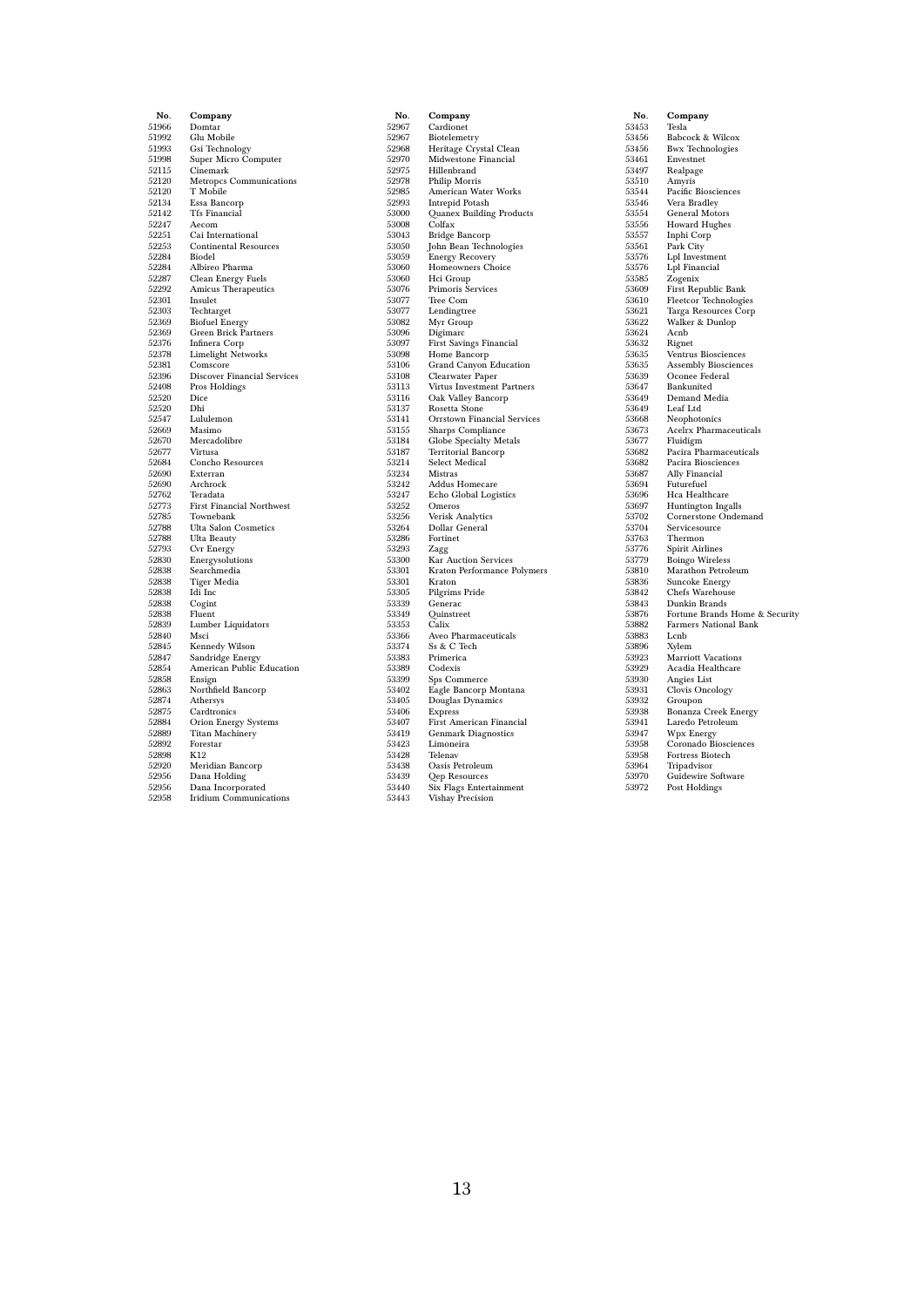| No.            | Company                                                         |
|----------------|-----------------------------------------------------------------|
| 53977          | Renewable Energy                                                |
| 53978          | Verastem                                                        |
| 53983          | Epam Systems                                                    |
| 53987          | <b>Matador Resources</b>                                        |
| 53988          | Proto Labs                                                      |
| 53989          | Us Silica                                                       |
| 53992          | <b>Brightcove</b>                                               |
| 53993          | Bazaarvoice                                                     |
| 53994          | Chemocentryx                                                    |
| 53998<br>54001 | <b>Caesars Entertainment</b><br>Homestreet                      |
| 54006          | Allison Transmission                                            |
| 54013          | <b>Regional Management Corp</b>                                 |
| 54014          | Rexnord                                                         |
| 54018          | Vocera Communications                                           |
| 54026          | <b>Enphase Energy</b>                                           |
| 54027          | Galectin Therapeutics                                           |
| 54029          | <b>Macom Technology Solutions</b>                               |
| 54031          | Parametric Sound                                                |
| 54031          | Turtle Beach                                                    |
| 54037          | Forum Energy Technologies                                       |
| 54041<br>54048 | Mrc Global                                                      |
| 54061          | Phillips 66<br>Fiesta Restaurant                                |
| 54063          | Proofpoint                                                      |
| 54064          | Splunk                                                          |
| 54087          | Supernus Pharmaceuticals                                        |
| 54099          | Alexander & Baldwin                                             |
| 54109          | Servicenow                                                      |
| 54113          | <b>Chembio Diagnostics</b>                                      |
| 54136          | Natural Grocers                                                 |
| 54139          | Palo Alto Networks                                              |
| 54141          | Chuys                                                           |
| 54146          | Five Below                                                      |
| 54147<br>54149 | Fs Bancorp<br>Howard Bancorp                                    |
| 54151          | Hometrust Bancshares                                            |
| 54162          | <b>Bloomin Brands</b>                                           |
| 54194          | Lifevantage                                                     |
| 54195          | Qualys                                                          |
| 54198          | <b>Berry Plastics</b>                                           |
| 54198          | <b>Berry Global</b>                                             |
| 54207          | Puma Biotechnology                                              |
| 54208          | Realogy                                                         |
| 54209          | Shutterstock                                                    |
| 54222          | Diamondback Energy                                              |
| 54224<br>54265 | <b>Intercept Pharmaceuticals</b><br><b>Restoration Hardware</b> |
| 54270          | Chemung Financial                                               |
| 54278          | Neogenomics                                                     |
| 54284          | United Insurance                                                |
| 54287          | Abbvie                                                          |
| 54297          | <b>Bright Horizons Family Solutions</b>                         |
| 54303          | Tri Pointe                                                      |
| 54318          | <b>Boise Cascade</b>                                            |
| 54331          | <b>Imprimis Pharmaceuticals</b>                                 |
| 54331          | Harrow Health                                                   |
| 54332          | <b>First Internet Bancorp</b>                                   |
| 54334<br>54344 | Exone<br>Model N                                                |
| 54351          | Enanta Pharmaceuticals                                          |
| 54355          | Nv5                                                             |
| 54361          | Evertec                                                         |
|                |                                                                 |

| No.            | Company                                       |
|----------------|-----------------------------------------------|
| 54366          | Seaworld Entertainment                        |
| 54373          | Chimerix                                      |
| 54377          | Independent Bank                              |
| 54388          | Channeladvisor                                |
| 54396          | Ing Us                                        |
| 54396          | Voya Financial                                |
| 54401          | Quintiles                                     |
| 54401          | Iqvia                                         |
| 54407          | Capitol Acquisition Corp Ii                   |
| 54407          | Lindblad Expeditions                          |
| 54408          | Customers Bancorp                             |
| 54410          | Epizyme                                       |
| 54422          | Tristate Capital                              |
| 54424          | <b>Bluebird Bio</b>                           |
| 54426          | Cdw                                           |
| 54427          | <b>Esperion Therapeutics</b>                  |
| 54428          | Gogo                                          |
| 54429          | Hd Supply                                     |
| 54432<br>54434 | Nanostring Technologies<br>Ohr Pharmaceutical |
| 54434          |                                               |
| 54436          | Neubase Therapeutics<br>Ptc Therapeutics      |
| 54448          | Global Telecom & Technology                   |
| 54448          | <b>Gtt Communications</b>                     |
| 54476          | Agios Pharmaceuticals                         |
| 54484          | Mirati Therapeutics                           |
| 54499          | Murphy Usa                                    |
| 54509          | Fox Factory                                   |
| 54510          | Marrone Bio Innovations                       |
| 54513          | <b>Sprouts Farmers Market</b>                 |
| 54515          | <b>Stock Building Supply Holdings</b>         |
| 54515          | <b>Bmc Stock Holdings</b>                     |
| 54544          | Science Applications International Corp       |
| 54548          | Applied Optoelectronics                       |
| 54550          | Benefitfocus                                  |
| 54556          | Fireeye                                       |
| 54558          | <b>Five Prime Therapeutics</b>                |
| 54561          | Ophthotech                                    |
| 54561          | Iveric Bio                                    |
| 54567          | Tri County Financial                          |
| 54567          | <b>Community Financial</b>                    |
| 54568          | Acceleron Pharma                              |
| 54570          | Antero Resources                              |
| 54574          | <b>Burlington Stores</b>                      |
| 54577          | Cooper Standard                               |
| 54584<br>54593 | Marcus & Millichap                            |
| 54593          | Springleaf<br>Onemain                         |
| 54601          | Aerie Pharmaceuticals                         |
| 54602          | Commscope Holding                             |
| 54604          | <b>Endurance International</b>                |
| 54605          | <b>Fate Therapeutics</b>                      |
| 54614          | Macrogenics                                   |
| 54615          | Potbelly                                      |
| 54619          | Sorrento Therapeutics                         |
| 54620          | Veracyte                                      |
| 54627          | Chegg                                         |
| 54628          | <b>Container Store</b>                        |
| 54638          | Twitter                                       |
| 54651          | First Bank                                    |
| 54653          | Houghton Mifflin Harcourt                     |
| 54655          | Karyopharm Therapeutics                       |
| 54656          | <b>Levy Acquisition</b>                       |
|                |                                               |

| No.            | Company                            |  |  |  |  |
|----------------|------------------------------------|--|--|--|--|
| 54656          | Del Taco Restaurants               |  |  |  |  |
| 54657          | Lgi Homes                          |  |  |  |  |
| 54662          | <b>Tandem Diabetes Care</b>        |  |  |  |  |
| 54666          | Aramark                            |  |  |  |  |
| 54672          | Hilton Worldwide                   |  |  |  |  |
| 54680          | <b>Kindred Biosciences</b>         |  |  |  |  |
| 54685          | Xencor                             |  |  |  |  |
| 54702          | One Gas                            |  |  |  |  |
| 54703          | <b>Platform Specialty Products</b> |  |  |  |  |
| 54703          | <b>Element Solutions</b>           |  |  |  |  |
| 54706          | Santander Consumer Usa             |  |  |  |  |
| 54713          | Cara Therapeutics                  |  |  |  |  |
| 54714          | Celladon                           |  |  |  |  |
| 54714          | Eiger Biopharmaceuticals           |  |  |  |  |
| 54717          | Dicerna Pharmaceuticals            |  |  |  |  |
| 54718          | Glycomimetics                      |  |  |  |  |
| 54719          | Hennessy Capital Acquisitn         |  |  |  |  |
| 54719          | Blue Bird                          |  |  |  |  |
| 54720          | Intra Cellular Therapies           |  |  |  |  |
| 54723          | <b>Ultragenyx Pharmaceuticals</b>  |  |  |  |  |
| 54724          | Retrophin                          |  |  |  |  |
| 54731          | <b>Boulevard Acquisition</b>       |  |  |  |  |
| 54731          | <b>Agrofresh Solutions</b>         |  |  |  |  |
| 54733          | <b>Concert Pharmaceuticals</b>     |  |  |  |  |
| 54736          | Eagle Pharmaceuticals              |  |  |  |  |
| 54737          | Flexion Therapeutics               |  |  |  |  |
| 54739          | Inogen                             |  |  |  |  |
| 54740          | National General Corp              |  |  |  |  |
| 54743          | Revance Therapeutics               |  |  |  |  |
| 54748          | Varonis Systems                    |  |  |  |  |
| 54750<br>54752 | <b>Installed Building Products</b> |  |  |  |  |
|                | Knowles                            |  |  |  |  |
| 54754          | New Media Investment               |  |  |  |  |
| 54754<br>54756 | Gannett<br>A10 Networks            |  |  |  |  |
| 54762          | Cbs Outdoor Americas               |  |  |  |  |
| 54762          | Outfront Media                     |  |  |  |  |
| 54763          | Coupons Com                        |  |  |  |  |
| 54763          | Quotient Technology                |  |  |  |  |
| 54764          | Enlink Midstream                   |  |  |  |  |
| 54769          | Q <sub>2</sub> Holdings            |  |  |  |  |
| 54772          | Trinet                             |  |  |  |  |
| 54777          | Applied Genetic Technologies       |  |  |  |  |
| 54779          | Akebia Therapeutics                |  |  |  |  |
| 54780          | A Mark Precious Metals             |  |  |  |  |
| 54781          | Aquinox Pharmaceuticals            |  |  |  |  |
| 54781          | Neoleukin Therapeutics             |  |  |  |  |
| 54786          | Lands End                          |  |  |  |  |
| 54790          | Paylocity Holding                  |  |  |  |  |
| 54792          | Recro Pharma                       |  |  |  |  |
| 54796          | $_{\rm 2U}$                        |  |  |  |  |
| 54797          | Versartis                          |  |  |  |  |
| 54797          | Aravive                            |  |  |  |  |
| 54798          | Energous                           |  |  |  |  |
| 54805          | Grubhub                            |  |  |  |  |
| 54812          | Paycom Software                    |  |  |  |  |
| 54816          | Adamas Pharmaceuticals             |  |  |  |  |
| 54820          | Five 9                             |  |  |  |  |
| 54824          | Navient                            |  |  |  |  |
| 54827          | Peoples Financial Services         |  |  |  |  |
| 54830          | Sabre                              |  |  |  |  |
| 54831          | Sportsmans Warehouse               |  |  |  |  |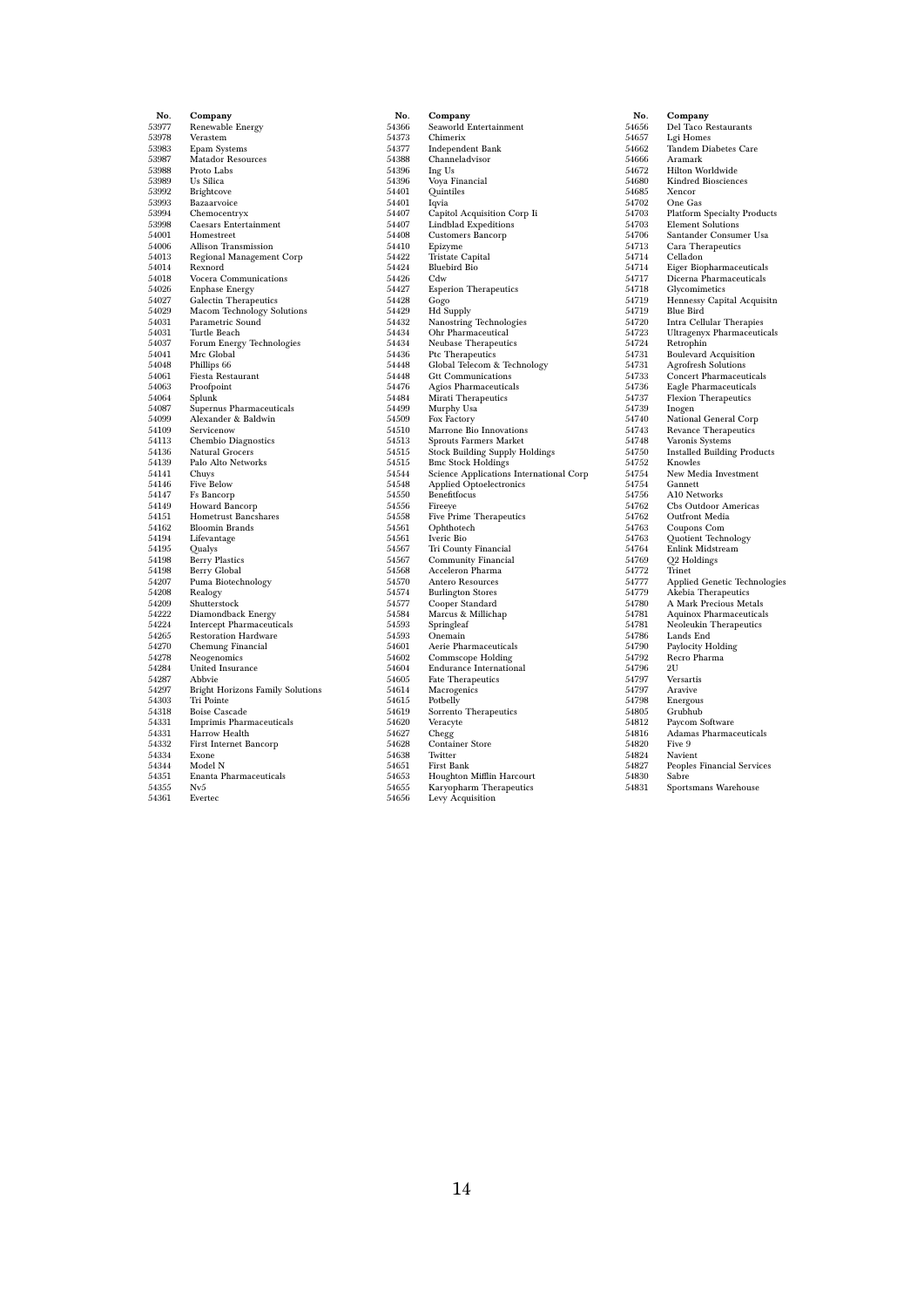| No.            | Company                                      |  |  |  |  |
|----------------|----------------------------------------------|--|--|--|--|
| 54835          | Vital Therapies                              |  |  |  |  |
| 54835          | Immunic                                      |  |  |  |  |
| 54841          | Heritage Insurance                           |  |  |  |  |
| 54844          | Now Inc                                      |  |  |  |  |
| 54851          | Zendesk                                      |  |  |  |  |
| 54855          | <b>Agile Therapeutics</b>                    |  |  |  |  |
| 54857          | Aldeyra Therapeutics                         |  |  |  |  |
| 54858          | <b>Bankwell Financial</b>                    |  |  |  |  |
| 54861          | <b>First Mid Bancshares</b>                  |  |  |  |  |
| 54867          | Resonant                                     |  |  |  |  |
| 54870          | Servisfirst Bancshares                       |  |  |  |  |
| 54875          | Truecar                                      |  |  |  |  |
| 54876          | Rayonier Advanced Materials                  |  |  |  |  |
| 54878          | Timkensteel                                  |  |  |  |  |
| 54881          | Amphastar Pharmaceuticals                    |  |  |  |  |
| 54883<br>54884 | Ardelyx                                      |  |  |  |  |
| 54886          | Cymabay Therapeutics<br>Cellular Biomedicine |  |  |  |  |
| 54891          | Michaels Companies                           |  |  |  |  |
| 54892          | Mobileiron                                   |  |  |  |  |
| 54898          | Radius Health                                |  |  |  |  |
| 54907          | Arista Networks                              |  |  |  |  |
| 54908          | Aspen Aerogels                               |  |  |  |  |
| 54909          | <b>Century Communities</b>                   |  |  |  |  |
| 54912          | <b>Eclipse Resources</b>                     |  |  |  |  |
| 54912          | <b>Montage Resources</b>                     |  |  |  |  |
| 54920          | Servicemaster                                |  |  |  |  |
| 54923          | Veritiv                                      |  |  |  |  |
| 54929          | <b>Advanced Drainage Systems</b>             |  |  |  |  |
| 54931          | Catalent                                     |  |  |  |  |
| 54936          | Synchrony Financial                          |  |  |  |  |
| 54939          | <b>Tribune Publishing</b>                    |  |  |  |  |
| 54939          | Tronc                                        |  |  |  |  |
| 54940          | Trupanion                                    |  |  |  |  |
| 54946<br>54946 | Avalanche Biotechnologies                    |  |  |  |  |
| 54951          | Adverum Biotechnologies<br>Caredx            |  |  |  |  |
| 54953          | Contrafect                                   |  |  |  |  |
| 54955          | Healthequity                                 |  |  |  |  |
| 54958          | Iradimed                                     |  |  |  |  |
| 54959          | <b>Investar Holding</b>                      |  |  |  |  |
| 54960          | El Pollo Loco                                |  |  |  |  |
| 54963          | Marinus Pharmaceuticals                      |  |  |  |  |
| 54967          | Minerva Neurosciences                        |  |  |  |  |
| 54968          | Ocular Therapeutix                           |  |  |  |  |
| 54971          | Sage Therapeutics                            |  |  |  |  |
| 54973          | Spark Enercy                                 |  |  |  |  |
| 54980          | <b>Intersect Ent</b>                         |  |  |  |  |
| 54985          | <b>Ryerson Holding</b>                       |  |  |  |  |
| 54996          | Otonomy                                      |  |  |  |  |
| 55001          | Vectrus                                      |  |  |  |  |
| 55006          | Citizens Financial                           |  |  |  |  |
| 55022<br>55023 | <b>Brainstorm Cell Therapeutics</b>          |  |  |  |  |
| 55026          | Cdk Global<br>Gwg Holdings                   |  |  |  |  |
| 55027          | Middlefield Bank                             |  |  |  |  |
| 55033          | Keysight Technologies                        |  |  |  |  |
| 55034          | <b>Halyard Health</b>                        |  |  |  |  |
| 55034          | <b>Avanos Medical</b>                        |  |  |  |  |
| 55035          | <b>Kimball Electronics</b>                   |  |  |  |  |
| 55036          | Cb Financial Services                        |  |  |  |  |
| 55042          | <b>Boot Barn</b>                             |  |  |  |  |
| 55047          | Enova                                        |  |  |  |  |

| No.            | Company                                   |  |  |  |  |
|----------------|-------------------------------------------|--|--|--|--|
| 55050          | Great Western Bancorp                     |  |  |  |  |
| 55051          | Hubspot                                   |  |  |  |  |
| 55059          | Vivint Solar                              |  |  |  |  |
| 55066          | Atara Biotherapeutics                     |  |  |  |  |
| 55070          | Calithera Biosciences                     |  |  |  |  |
| 55082          | Dave & Busters Entertainment              |  |  |  |  |
| 55084          | Sientra                                   |  |  |  |  |
| 55085          | Veritex                                   |  |  |  |  |
| 55095          | Nevro                                     |  |  |  |  |
| 55102          | Adma Biologics                            |  |  |  |  |
| 55104          | Capnia                                    |  |  |  |  |
| 55104          | Soleno Therapeutics                       |  |  |  |  |
| 55105          | Coherus Biosciences                       |  |  |  |  |
| 55109          | <b>First Foundation</b>                   |  |  |  |  |
| 55110          | Fibrogen                                  |  |  |  |  |
| 55111          | Freshpet                                  |  |  |  |  |
| 55114          | Joint Corp                                |  |  |  |  |
| 55117          | Neothetics                                |  |  |  |  |
| 55117          | <b>Evofem Biosciences</b>                 |  |  |  |  |
| 55119          | Pra Health Sciences                       |  |  |  |  |
| 55123          | Triumph Bancorp                           |  |  |  |  |
| 55124          | <b>Upland Software</b>                    |  |  |  |  |
| 55129          | Lendingclub                               |  |  |  |  |
| 55133          | New Relic                                 |  |  |  |  |
| 55135          | On Deck Capital                           |  |  |  |  |
| 55143          | <b>Bellicum Pharmaceuticals</b>           |  |  |  |  |
| 55146<br>55163 | Cytosorbents                              |  |  |  |  |
| 55170          | Vista Outdoor                             |  |  |  |  |
| 55171          | First Northwest Bancorp<br>County Bancorp |  |  |  |  |
| 55174          | Quinpario Acquisition Corp 2              |  |  |  |  |
| 55174          | Exela Technologies                        |  |  |  |  |
| 55184          | Invitae                                   |  |  |  |  |
| 55191          | <b>Bellerophon Therapeutics</b>           |  |  |  |  |
| 55196          | Inotek Pharmaceuticals                    |  |  |  |  |
| 55196          | Rocket Pharmaceuticals                    |  |  |  |  |
| 55197          | Lion Biotechnologies                      |  |  |  |  |
| 55197          | <b>Iovance Biotherapeutics</b>            |  |  |  |  |
| 55200          | Pacific Datavision                        |  |  |  |  |
| 55200          | Pdvwireless                               |  |  |  |  |
| 55200          | Anterix                                   |  |  |  |  |
| 55212          | <b>Harmony Merger</b>                     |  |  |  |  |
| 55212          | Nextdecade                                |  |  |  |  |
| 55214          | Solaredge Technologies                    |  |  |  |  |
| 55222          | Aduro Biotech                             |  |  |  |  |
| 55224          | <b>Blueprint Medicines</b>                |  |  |  |  |
| 55225          | Carbylan Therapeutics                     |  |  |  |  |
| 55225          | Kalvista Pharmaceuticals                  |  |  |  |  |
| 55226          | Cidara Therapeutics                       |  |  |  |  |
| 55227          | Corbus Pharmaceuticals                    |  |  |  |  |
| 55229          | Etsy                                      |  |  |  |  |
| 55236          | Viking Therapeutics                       |  |  |  |  |
| 55238          | Xbiotech                                  |  |  |  |  |
| 55244          | Party City Holdco                         |  |  |  |  |
| 55270          | Collegium Pharmaceutical                  |  |  |  |  |
| 55285          | Gannett                                   |  |  |  |  |
| 55287          | Cable One                                 |  |  |  |  |
| 55288          | Babcock & Wilcox Enterprises              |  |  |  |  |
| 55289          | Topbuild                                  |  |  |  |  |
| 55290          | Chemours                                  |  |  |  |  |
| 55291          | Horizon Global                            |  |  |  |  |
| 55292          | <b>Energizer Holdings</b>                 |  |  |  |  |
| 55295          | Seaspine                                  |  |  |  |  |

| Company                                 |  |  |  |  |
|-----------------------------------------|--|--|--|--|
| Kraft Heinz                             |  |  |  |  |
| Alarm Com                               |  |  |  |  |
| Catabasis Pharmaceuticals               |  |  |  |  |
| Lantheus                                |  |  |  |  |
| Seres Therapeutics                      |  |  |  |  |
| Pieris Pharmaceuticals                  |  |  |  |  |
| Wingstop                                |  |  |  |  |
| Glaukos                                 |  |  |  |  |
| Transunion                              |  |  |  |  |
| Univar                                  |  |  |  |  |
| Paypal                                  |  |  |  |  |
| Barnes & Noble Education                |  |  |  |  |
| Lumentum                                |  |  |  |  |
| Chiasma                                 |  |  |  |  |
| Commerce Union Bancshares               |  |  |  |  |
| Reliant Bancorp                         |  |  |  |  |
| Cryoport                                |  |  |  |  |
| Global Partner Acquisition              |  |  |  |  |
| Purple Innovation                       |  |  |  |  |
| Hennessy Capital Acqn Corp Ii           |  |  |  |  |
| Daseke                                  |  |  |  |  |
| Live Oak Bancshares                     |  |  |  |  |
| Mcbc Holdings                           |  |  |  |  |
| Mastercraft Boat                        |  |  |  |  |
| Nantkwest                               |  |  |  |  |
| Natera                                  |  |  |  |  |
| Ollies Bargain Outlet                   |  |  |  |  |
| Provident Bancorp                       |  |  |  |  |
| <b>B Riley Financial</b>                |  |  |  |  |
| Rapid7                                  |  |  |  |  |
| Ooma                                    |  |  |  |  |
| Teladoc                                 |  |  |  |  |
| <b>Aimmune Therapeutics</b>             |  |  |  |  |
| Global Blood Therapeutics               |  |  |  |  |
| Sunrun                                  |  |  |  |  |
| Spx Flow                                |  |  |  |  |
| J Alexanders                            |  |  |  |  |
| Csw Industrial                          |  |  |  |  |
| Regenxbio<br>Penumbra                   |  |  |  |  |
| Hewlett Packard                         |  |  |  |  |
|                                         |  |  |  |  |
| Atlantic Capital Bancshares<br>Exterran |  |  |  |  |
| Performance Food Group                  |  |  |  |  |
| Allegiance Bancshares                   |  |  |  |  |
| Aclaris Therapeutics                    |  |  |  |  |
| Anavex Life Sciences                    |  |  |  |  |
| Cerecor                                 |  |  |  |  |
| Cytomx Therapeutics                     |  |  |  |  |
| <b>Edge Therapeutics</b>                |  |  |  |  |
| Pds Biotechnology                       |  |  |  |  |
| Mirna Therapeutics                      |  |  |  |  |
| Synlogic                                |  |  |  |  |
| Myokardia                               |  |  |  |  |
| <b>Surgery Partners</b>                 |  |  |  |  |
| <b>Axsome Therapeutics</b>              |  |  |  |  |
| First Guaranty Bancshares               |  |  |  |  |
| Kura Oncology                           |  |  |  |  |
| Match                                   |  |  |  |  |
| Voyager Therapeutics                    |  |  |  |  |
| Avangrid                                |  |  |  |  |
| Smartfinancial                          |  |  |  |  |
|                                         |  |  |  |  |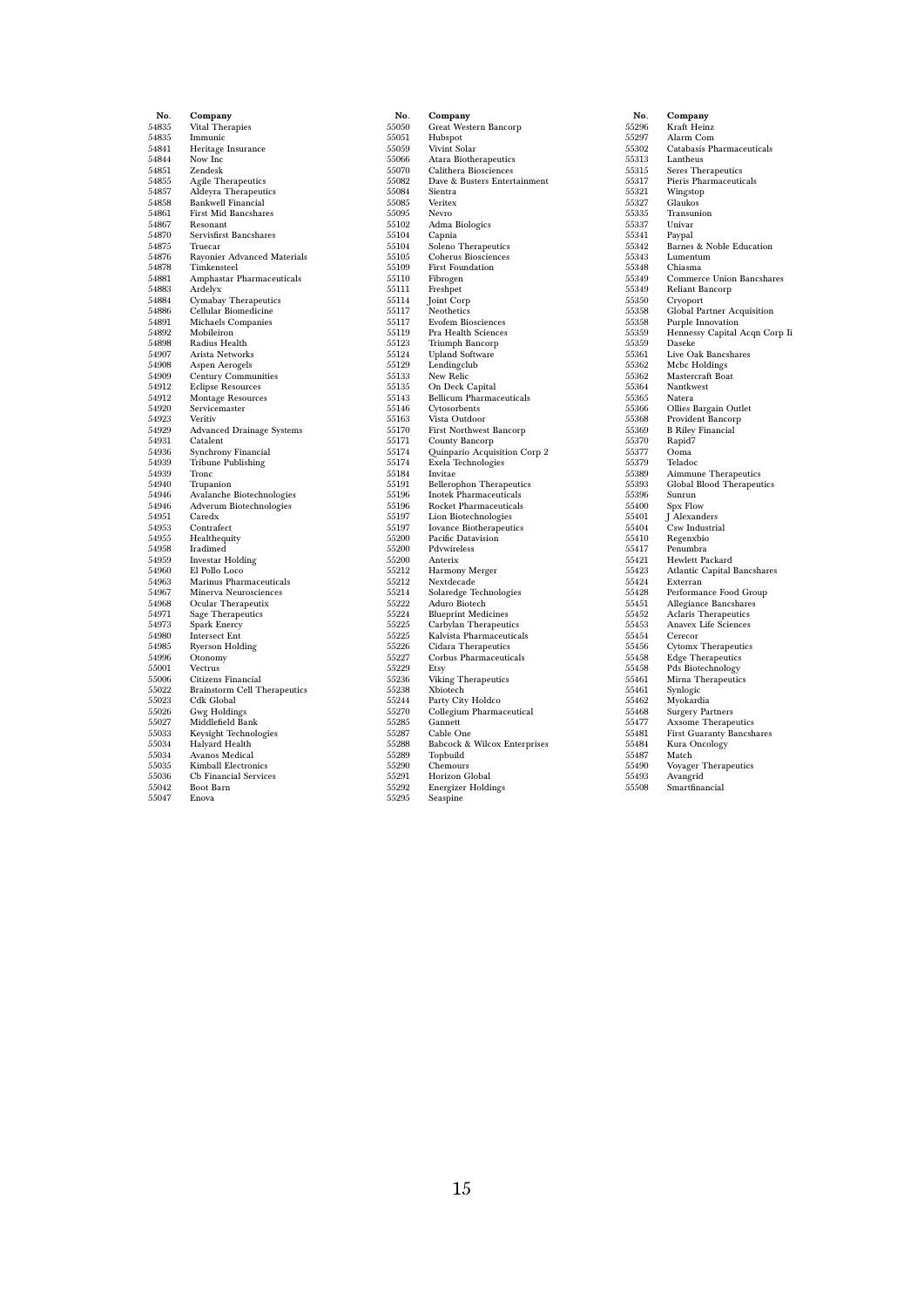| No.   | Company                               |  |  |  |
|-------|---------------------------------------|--|--|--|
| 55512 | Workhorse                             |  |  |  |
| 55513 | <b>Gcp Applied Technologies</b>       |  |  |  |
| 55517 | Manitowoc Foodservice                 |  |  |  |
| 55517 | Welbilt                               |  |  |  |
| 55521 | <b>Editas Medicine</b>                |  |  |  |
| 55525 | Nicolet Bankshares                    |  |  |  |
| 55529 | Armstrong Flooring                    |  |  |  |
| 55537 | Syndax Pharmaceuticals                |  |  |  |
| 55538 | Viewray                               |  |  |  |
| 55543 | Aeglea Biotherapeutics                |  |  |  |
| 55544 | Chromadex                             |  |  |  |
| 55545 | <b>Global Water Resources</b>         |  |  |  |
| 55547 | Pavmed                                |  |  |  |
| 55551 | American Renal Associates             |  |  |  |
| 55557 |                                       |  |  |  |
|       | Ingevity                              |  |  |  |
| 55562 | Acacia Communications                 |  |  |  |
| 55567 | Midland States Bancorp                |  |  |  |
| 55568 | <b>Intellia Therapeutics</b>          |  |  |  |
| 55570 | Pulse Biosciences                     |  |  |  |
| 55577 | Gms Inc                               |  |  |  |
| 55580 | Siteone Landscape Supply              |  |  |  |
| 55581 | Turning Point Brands                  |  |  |  |
| 55582 | Us Foods                              |  |  |  |
| 55584 | Hertz                                 |  |  |  |
| 55585 | Fortive Corp                          |  |  |  |
| 55587 | Harborone Bancorp                     |  |  |  |
| 55589 | Nanthealth                            |  |  |  |
| 55591 | Selecta Biosciences                   |  |  |  |
| 55593 | Syros Pharmaceuticals                 |  |  |  |
| 55595 | Atkore                                |  |  |  |
| 55608 | Kadmon                                |  |  |  |
| 55617 | Kinsale Capital                       |  |  |  |
| 55623 | Impinj                                |  |  |  |
| 55625 | Tactile Systems Technology            |  |  |  |
| 55627 | Tpi Composites                        |  |  |  |
| 55668 | Atomeraorporated                      |  |  |  |
| 55668 | Atomera                               |  |  |  |
| 55670 | First Hawaiian                        |  |  |  |
| 55672 | Medpace                               |  |  |  |
| 55673 | Protagonist Therapeutics              |  |  |  |
| 55677 | At Home                               |  |  |  |
| 55684 | Advansix                              |  |  |  |
| 55685 | Donnelley Financial Sol               |  |  |  |
| 55691 | Capstar Financial                     |  |  |  |
| 55692 |                                       |  |  |  |
| 55694 | Everbridge<br><b>Fulgent Genetics</b> |  |  |  |
| 55700 |                                       |  |  |  |
|       | Tabula Rasa Healthcare                |  |  |  |
| 55704 | Elf Beauty                            |  |  |  |
| 55705 | Fb Financial Corp                     |  |  |  |
| 55711 | Valvoline                             |  |  |  |
| 55716 | Yum China                             |  |  |  |
| 55718 | Alcoa                                 |  |  |  |
| 55746 | Blackline                             |  |  |  |
| 55747 | Coupa Software                        |  |  |  |
| 55749 | Forterra                              |  |  |  |
| 55752 | <b>Irhythm Technologies</b>           |  |  |  |
| 55760 | <b>Mammoth Energy Services</b>        |  |  |  |
| 55775 | Acushnet                              |  |  |  |
| 55776 | <b>Advanced Disposal Services</b>     |  |  |  |
| 55778 | Lamb Weston                           |  |  |  |
| 55795 | Tapimmune                             |  |  |  |
| 55795 | <b>Marker Therapeutics</b>            |  |  |  |
| 55805 | Conduent                              |  |  |  |
|       |                                       |  |  |  |

No. Company 55806 Hilton Grand Vacations 55807 Park Hotels & Resorts 55825 Penn Virginia